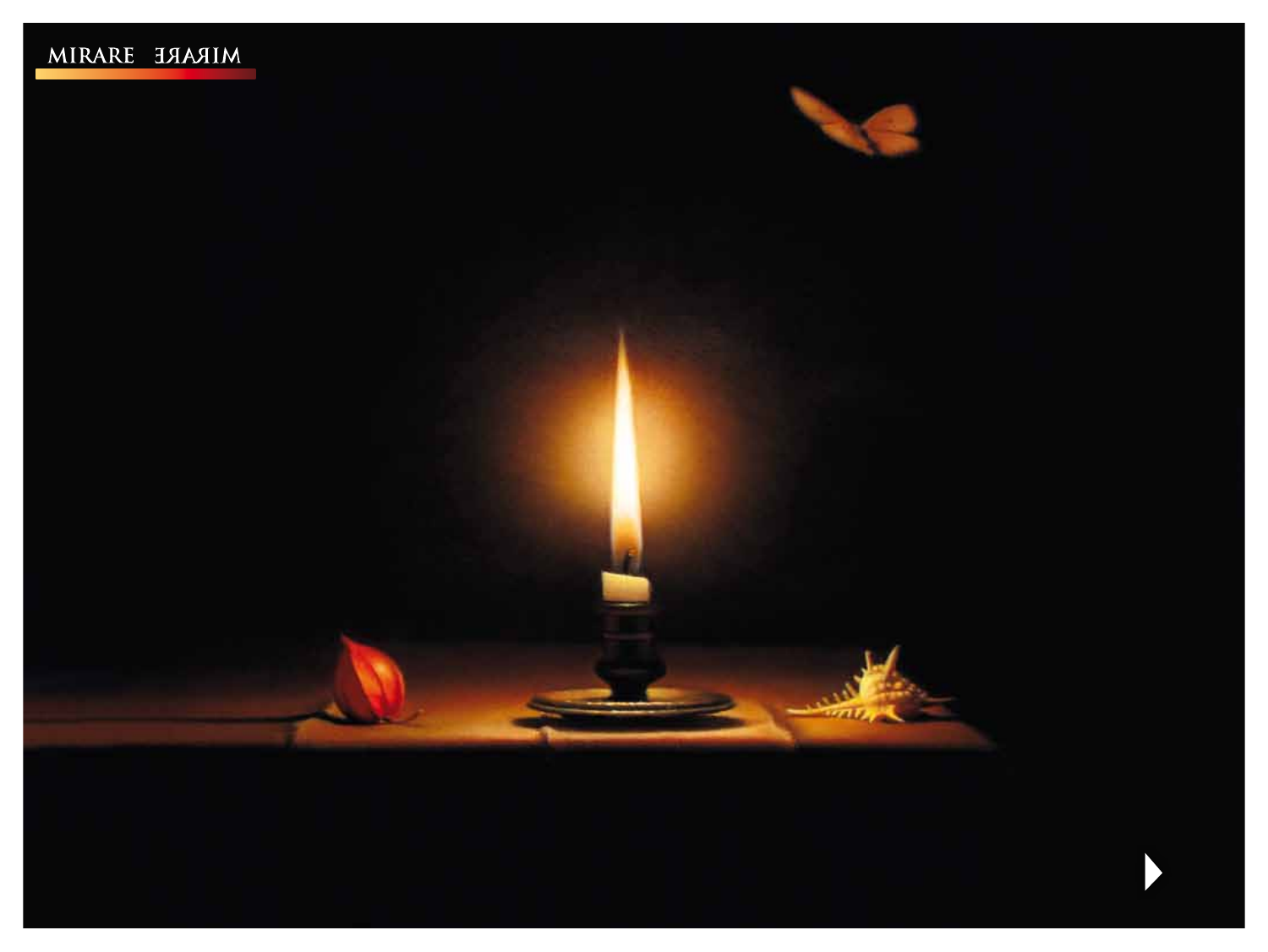### La rêveuse

**Jeffrey Thompson\*** *ténor*

**Marc Mauillon\*\*** *ténor*

**Geoffroy Buffière** *basse*

**Florence Bolton** *basse de viole*

**Pierre Gallon** *clavecin & orgue*

**Benjamin Perrot** *théorbe*

### **HENRY PURCE** *Devotional songs & anthems*

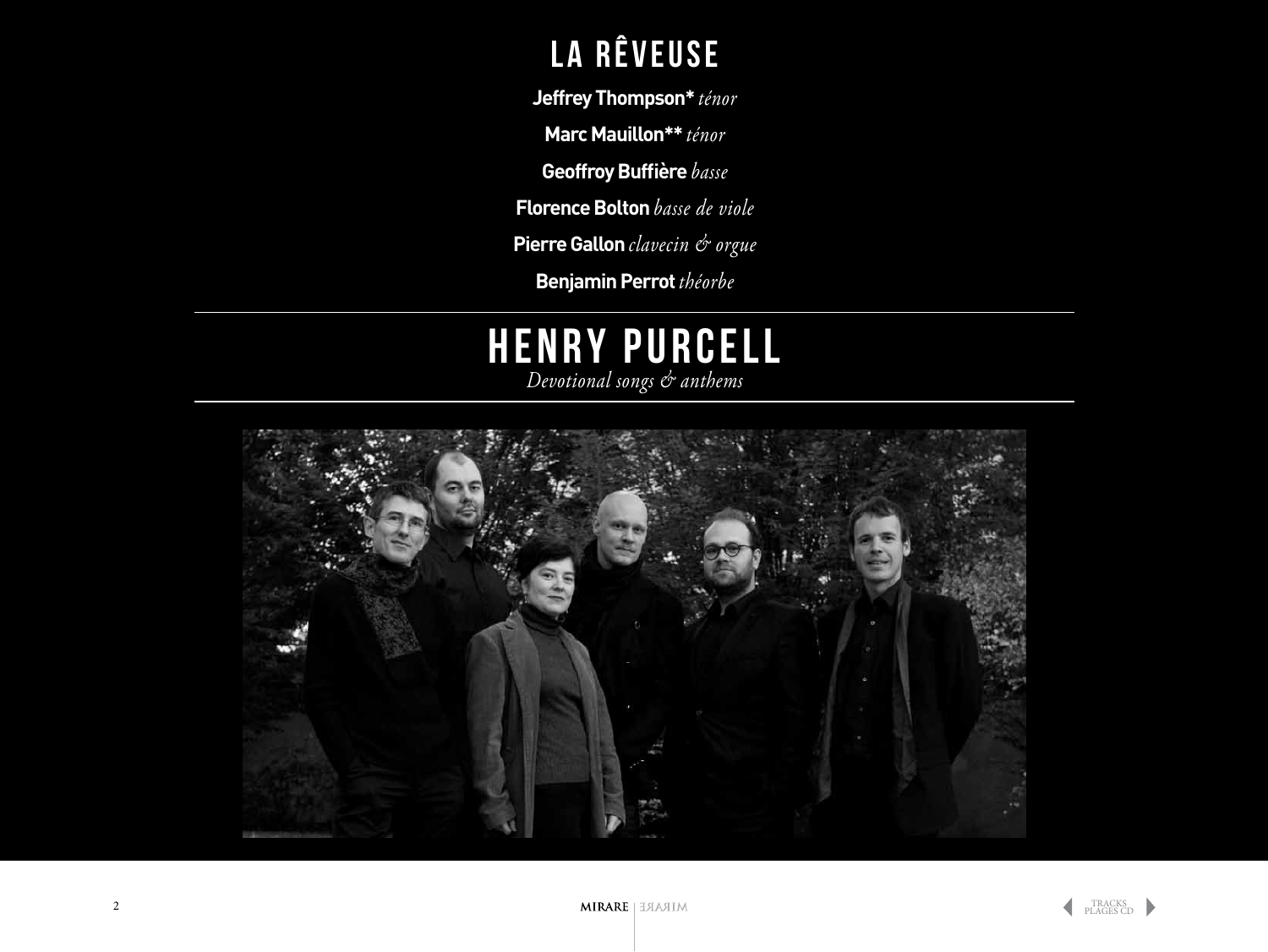<span id="page-2-0"></span>

| 1. Hear me, O Lord, the great support, Z133 - devotional song<br>British Library, BL Add. MS 30930                                         | 6'38 |
|--------------------------------------------------------------------------------------------------------------------------------------------|------|
| 2. O, I'm sick of life, Z140 - devotional song<br>British Library, BL Add. MS 30930                                                        | 5'58 |
| 3. Since God so tender a regard, Z143 - devotional song<br>British Library, BL Add. MS 30930                                               | 4'59 |
| Godfrey Finger (ca.1655-1730): Sonata quarta in D minor RI-148                                                                             |      |
| Oxford, Bodleian Library, Ob Mus. Sch. D.228<br>4. Adagio                                                                                  | 2'57 |
| 5. Allegro                                                                                                                                 | 2'09 |
| 6. Adagio - Allegro - Adagio                                                                                                               | 3'31 |
| 7. Plung'd in the confines of despair, Z142 - devotional song                                                                              | 5'30 |
| British Library, BL Add. MS 30930 / Birmingham, Barber Institute of Fine Arts, Barber 5001                                                 |      |
| 8. Blessed is he that considereth the poor, Z7 - anthem<br>Harmonia Sacra, The First Book, 3rd edition (John Young, London, 1726)          | 5'27 |
| 9. The Aspiration: How long, great God, Z189 - devotional song**<br>Harmonia Sacra, The First Book, 3rd edition (John Young, London, 1726) | 3'53 |
| <b>10. Godfrey Finger:</b> Division No. 8 in G major<br>London, Royal College of Music, Library, GB-Lcm C41/1                              | 4'01 |
| 11. When on my sick bed I languish, Z144 - devotional song<br>British Library, BL Add. MS 30930                                            | 6'05 |
| 12. With sick and famish'd eyes, Z200 - devotional song*<br>British Library, Royal Music Library, Royal 20. h.8                            | 6'44 |
| 13. Godfrey Finger: Division in G minor RI-140<br>Oxford, Bodleian Library, Ob Mus. Sch. C.61                                              | 3'59 |
| 14. I was glad, Z19 (Harmonia Sacra version) - anthem<br>Harmonia Sacra, The First Book, 3rd edition (John Young, London, 1726)            | 5'22 |
| 15. Lord, not to us, Z137 - anthem<br>British Library, BL Add. MS 30930                                                                    | 2'35 |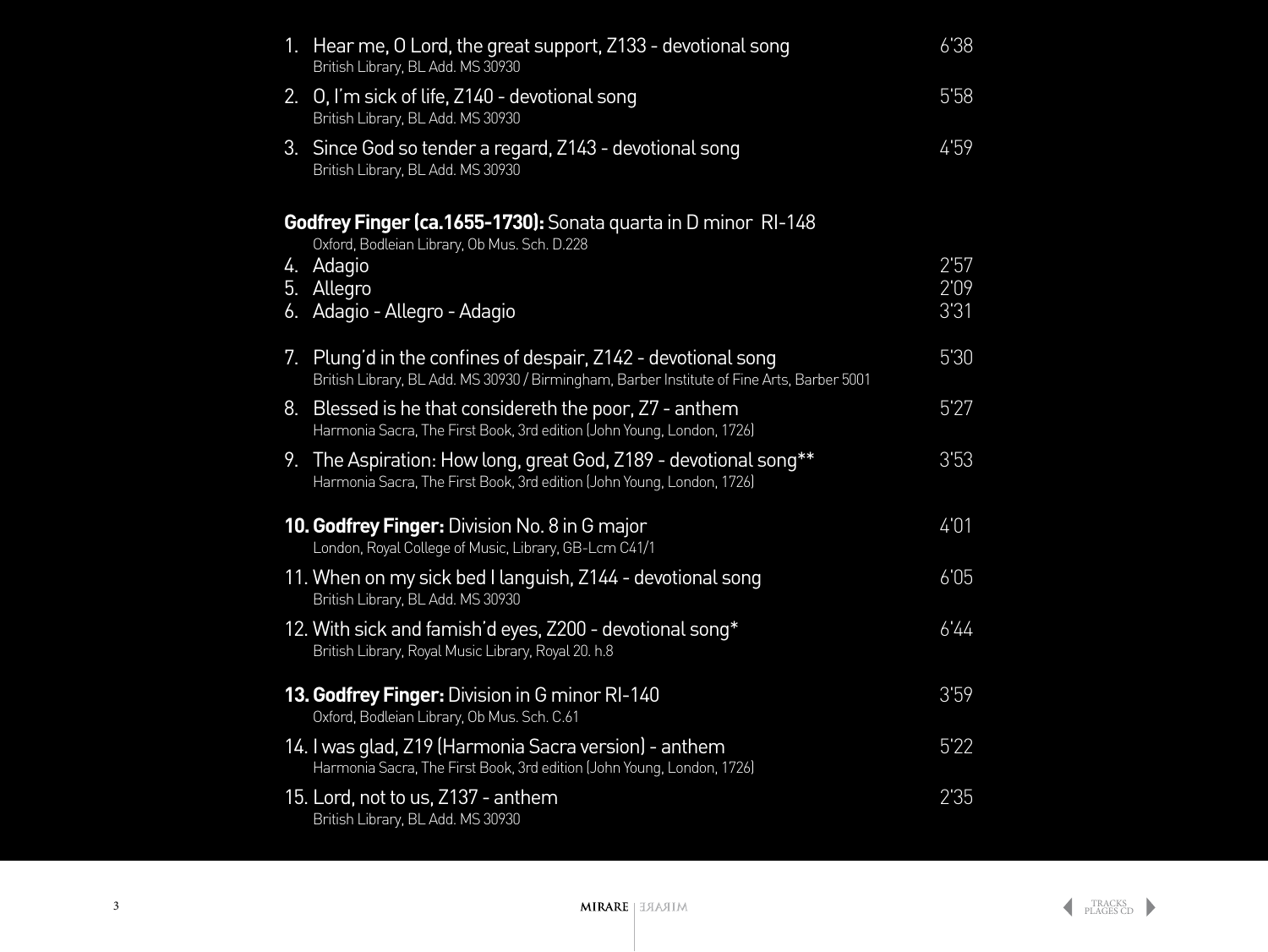#### Hear me, O Lord, the great support (Z133 – John Patrick)

Hear me, O Lord, the great support Of my integrity; Thou hast my former troubles eas'd, Now to my pray'rs draw nigh. Fond men! that would my glory stain, My government despise; How long will ye pursue vain hopes, And please yourselves with lies?

1

Know that the Lord does righteous men With special favour own: Though you despise me, he ne'er will On my petitions frown. Sin not, but fear; let quiet thoughts Instruct and make you wise; Join a pure heart with trust in God As the best sacrifice.

Though others in distrust of thee To other succours fly, Thou art our hope; Lord, cast on us A favourable eye. Thy love more cheers my heart than when Their corn has wish'd increase; Or when a happy vintage makes Their wine o'erflow the press.

Down will I lie in peace, and sleep Shall close my wearied eyes; No fears disturb me, whilst I know In God my safety lies.

Entends-moi, ô Seigneur, le grand soutien De mon intégrité ; Tu as soulagé mes maux passés, Sois proche maintenant de mes prières. Hommes naïfs ! Qui voudriez ternir ma gloire, Mépriser mon autorité, Combien de temps poursuivrez-vous de vains espoirs, Et vous complairez-vous dans le mensonge ? Sachez que le Seigneur récompense l'homme droit De Ses faveurs : Bien que vous me méprisiez, Lui ne regardera jamais Mes demandes d'un mauvais œil.

Ne péchez pas, mais craignez ; que de calmes pensées Vous instruisent et vous rendent judicieux. Unissez un cœur pur à la confiance en Dieu Comme le plus beau sacrifice.

Bien que d'autres, se défiant de Toi Volent vers d'autres secours, Tu es notre espoir ; Seigneur, jette sur nous Un œil favorable. Ton amour encourage plus mon cœur que quand Deine Liebe erfreuet mein Herze mehr, leur blé A rapporté un bon profit ; Ou quand un bon cru fait déborder Leur vin dans la presse.

Je m'allongerai en paix, et le sommeil Fermera mes yeux fatigués ; Aucune crainte ne me trouble, alors que je sais Que ma sécurité réside en Dieu.

Erhöre mich, o Gott, du große Stütze Meiner Gerechtigkeit, Der du mich tröstetest in früherer Not, Nun neige dich meinem Gebet! Liebe Herren! Die Ihr meine Ehre schänden wolltet Und meine Herrschaft schmähen, Wie lange wollt Ihr eitle Hoffnung hegen Und Euch in Lügen gefallen?

Erkennet doch, dass der HERR die Redlichen wunderbar belohnet; Auch wenn Ihr mich verhöhnt, Er wird nie meine Anliegen missbilligen. Sündiget nicht, sondern fürchtet Euch; Lasst ruhige Gedanken Euch unterweisen und Euch mit Weisheit füllen. Verbindet ein reines Herz mit Vertrauen zu Gott Als schönste Opfergabe.

Auch wenn andere Dir misstrauend Zu anderer Hilfe eilen, Du bist unsere Hilfe; HERR, betrachte uns mit Wohlwollen. Als jeglich' guter Ertrag ihres Korns. Oder wenn eine gute Lese Den Wein in ihren Keltern überfließen lässt.

Niederliegen will ich und schlafen ganz mit Frieden, Der Schlummer meine müden Augen schließen wird und

Keine Furcht mir zusetzen, denn ich weiß, Dass in Gott ich auf immer sicher wohne.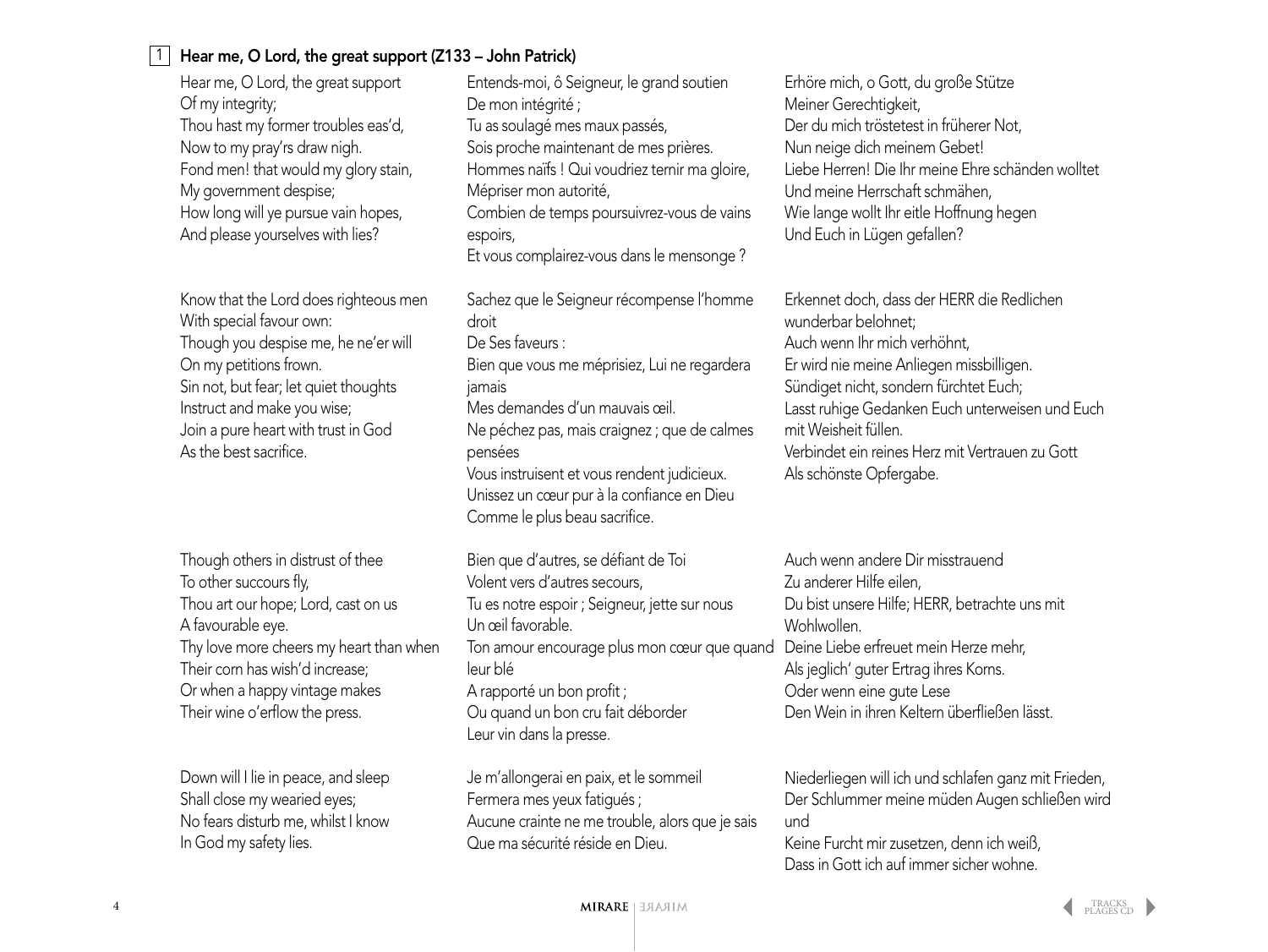### 2 O, I'm sick of life! (Z140 – George Sandys, paraphrasing Job 10)

| O, I'm sick of life! nor will control                                                                                                                                                                                                                                     | Oh, je suis las de la vie ! Et je ne contrôlerai pas                                                                                                                                                                                                                              | Oh, ich bin des Lebens überdrüssig!                                                                                                                                                                                                                                                                                                  |
|---------------------------------------------------------------------------------------------------------------------------------------------------------------------------------------------------------------------------------------------------------------------------|-----------------------------------------------------------------------------------------------------------------------------------------------------------------------------------------------------------------------------------------------------------------------------------|--------------------------------------------------------------------------------------------------------------------------------------------------------------------------------------------------------------------------------------------------------------------------------------------------------------------------------------|
| My passion, but in bitterness of soul                                                                                                                                                                                                                                     | Ma passion, mais, dans l'amertume de mon âme,                                                                                                                                                                                                                                     | Und werde meine Leidenschaft nicht meistern,                                                                                                                                                                                                                                                                                         |
| Thus tear the air: what should thy wrath                                                                                                                                                                                                                                  | Déchirerai ainsi l'air [de mes cris] : qu'est-ce qui                                                                                                                                                                                                                              | Sondern in der Betrübnis meiner Seele                                                                                                                                                                                                                                                                                                |
| incense                                                                                                                                                                                                                                                                   | pourrait provoquer Ta colère                                                                                                                                                                                                                                                      | So die Luft zerreißen: was sollte dich so erzürnen,                                                                                                                                                                                                                                                                                  |
| To punish him who knows not his offence?                                                                                                                                                                                                                                  | sa faute?                                                                                                                                                                                                                                                                         | Au point que Tu punisses celui qui ne connait pas Zu bestrafen den, der nicht weiß um seine Missetat?                                                                                                                                                                                                                                |
| Ah! dost thou in oppression take delight?                                                                                                                                                                                                                                 | Ah ! Prends-Tu plaisir à l'oppression ?                                                                                                                                                                                                                                           | Gefällt dir's, dass du Gewalt tust?                                                                                                                                                                                                                                                                                                  |
| Wilt thy servant fold in shades of night,                                                                                                                                                                                                                                 | Envelopperas-Tu Ton serviteur dans l'obscurité                                                                                                                                                                                                                                    | Willst einschließen du deinen Knecht in die Schatten                                                                                                                                                                                                                                                                                 |
| And smile on wicked counsels? Dost thou                                                                                                                                                                                                                                   | de la nuit                                                                                                                                                                                                                                                                        | der Nacht                                                                                                                                                                                                                                                                                                                            |
| see                                                                                                                                                                                                                                                                       | Et souriras-Tu devant des conseils vils ? Vois-Tu                                                                                                                                                                                                                                 | Und lächeln zu ruchlosen Ratschlägen?                                                                                                                                                                                                                                                                                                |
| With eyes of flesh? Is truth conceal'd from                                                                                                                                                                                                                               | Avec des yeux de chair ? La vérité T'est-elle                                                                                                                                                                                                                                     | Siehst du denn mit Menschenaugen?                                                                                                                                                                                                                                                                                                    |
| thee?                                                                                                                                                                                                                                                                     | dissimulée ?                                                                                                                                                                                                                                                                      | Ist die Wahrheit dir verborgen?                                                                                                                                                                                                                                                                                                      |
| What, are thy days as frail as ours? Or can<br>Thy years determine like the age of man,<br>That thou should'st my delinquencies<br>enquire<br>And with variety of tortures tire?                                                                                          | Comment ? Tes jours sont-ils aussi fragiles que<br>les nôtres?<br>Ou Tes années peuvent-elles prendre fin comme<br>celles de l'homme,<br>De sorte que Tu examines mes défaillances<br>Et m'ennuies avec toutes espèces de tortures ?                                              | Wie, sind deine Tage so fragil wie unsre?<br>Oder können deine Jahre bestimmen, wie eines<br>Menschen Alter,<br>Dass du nach meinen Versäumnissen fragst<br>Und mich ermüdest mit einer Vielzahl Qualen?                                                                                                                             |
| Cannot my known integrity remove<br>Thy cruel plagues? Wilt thou remorseless<br>prove?<br>Ah! wilt thou thine own workmanship<br>confound?<br>Shall the same hand that did create now<br>wound?<br>Remember, I am built of clay and must<br>Resolve to my originary dust. | Mon intégrité reconnue ne peut-elle pas éliminer<br>Ce cruel fléau ? Te révèleras-Tu implacable ?<br>Ah ! déferas-Tu Ton propre ouvrage ?<br>La main créatrice se mettra-t-elle à présent à<br>blesser?<br>Souviens-Toi, je suis fait d'argile et je dois<br>Redevenir poussière. | Kann nicht mein' anerkannte Unschuld<br>deine grausam' Plagen von mir nehmen?<br>Willst du dich unerbittlich zeigen?<br>Ach, willst du dein' eigen Werk verwerfen?<br>Soll denn dieselbe Hand, die mich gebildet, mich<br>nun verderben?<br>Gedenke doch, dass du mich gemacht aus Leimen,<br>Und wirst wieder machen mich zu Erden. |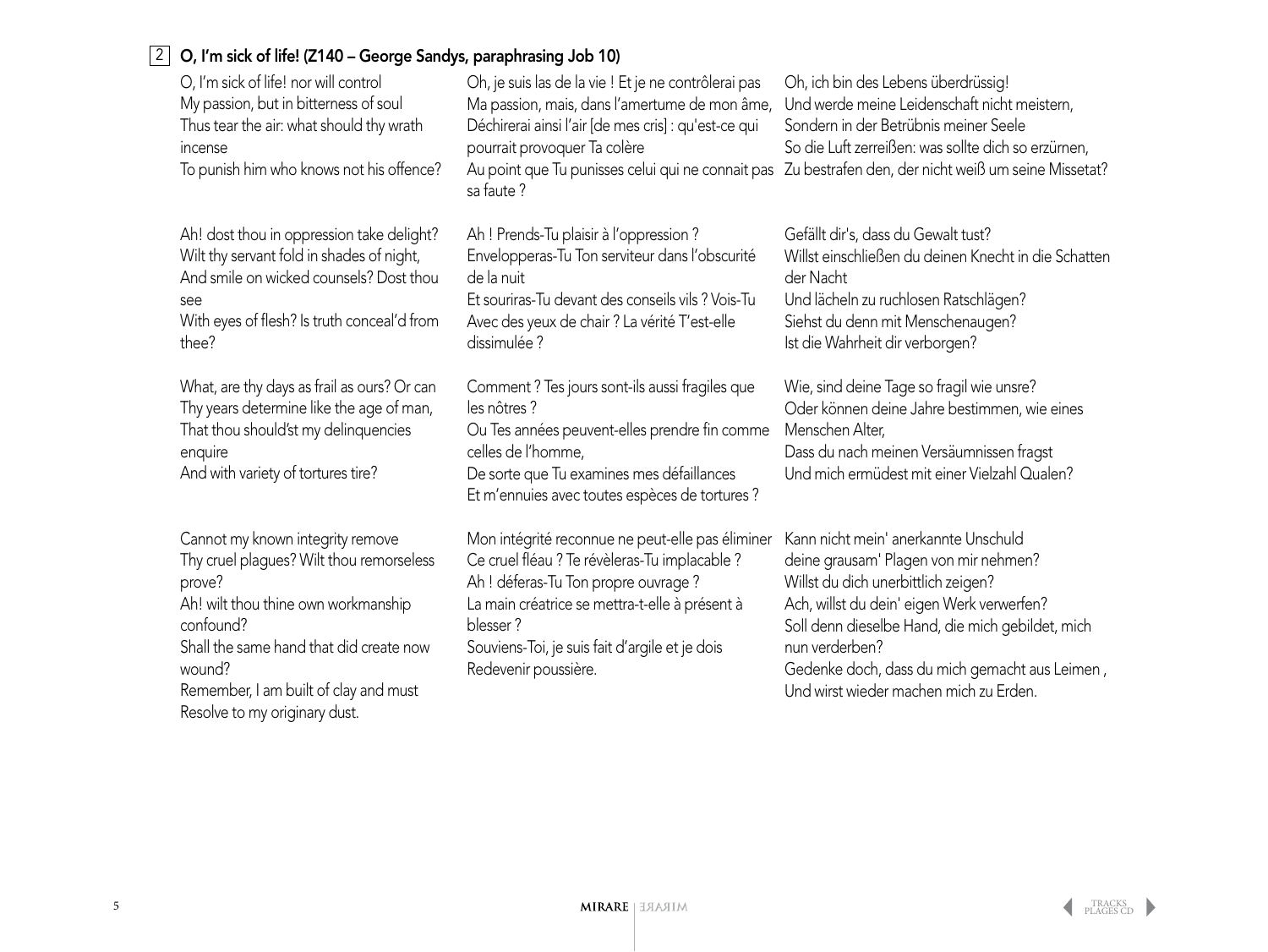|   | O, since I have so short a time to live,<br>A little ease to these my torments give,<br>Before I go where all in silence mourn,<br>From whose dark shores no travellers return:<br>A land where death, confusion, endless<br>night<br>And horror reign, where darkness is their<br>light.                   | Oh, puisque j'ai si peu de temps à vivre,<br>Adoucis un peu mes tourments,<br>Avant que j'aille là où tout pleure en silence,<br>Des rivages desquels les voyageurs ne reviennent<br>pas:<br>Un pays où règnent la mort, la confusion, la nuit<br>éternelle,<br>Et l'horreur, où l'obscurité tient lieu de lumière.                                  | O, da mein Leben ist zu kurz,<br>Ein wenig Linderung für meine Qualen gib,<br>Bevor ich hingeh' an den Ort, wo alle in Schweigen<br>klagen,<br>Von dessen dunklen Gestaden kein Reisender jemals<br>kehrt zurück.<br>Ein Land, in dem Tod, Verwirrung, endlose Nacht<br>Und Grauen auch regieren, und Finsternis ist ihr<br>Licht. |
|---|-------------------------------------------------------------------------------------------------------------------------------------------------------------------------------------------------------------------------------------------------------------------------------------------------------------|------------------------------------------------------------------------------------------------------------------------------------------------------------------------------------------------------------------------------------------------------------------------------------------------------------------------------------------------------|------------------------------------------------------------------------------------------------------------------------------------------------------------------------------------------------------------------------------------------------------------------------------------------------------------------------------------|
| 3 | Since God so tender a regard (Z143 - John Patrick: Psalm 116, 1st version)                                                                                                                                                                                                                                  |                                                                                                                                                                                                                                                                                                                                                      |                                                                                                                                                                                                                                                                                                                                    |
|   | Since God so tender a regard<br>To all my poor requests did give,<br>My best affections he shall have,<br>And best devotions whilst I live.<br>Assail'd with grief and pain that seem'd<br>The sad forerunners of the grave,<br>To thee I made my request, O Lord,<br>My life from threat'ning danger save. | Puisque Dieu a posé un regard si tendre<br>Sur toutes mes pauvres prières,<br>Il recevra ma plus grande affection<br>Et ma plus fervente dévotion tant que je vivrai.<br>Assailli de chagrin et de douleur, qui semblaient<br>Etre les tristes présages du tombeau,<br>A Toi, j'adressai ma requête, ô Seigneur,<br>Sauve ma vie du danger menaçant. | Da Gott all meinem armen Flehen<br>Sein sanftes Aug' geneigt,<br>Wird teilhaftig werden er meiner größten Lieb'<br>Und meiner tiefsten Andacht, so lang ich leb'.<br>Jammer und Not haben mich umfangen<br>Als traur'ge Vorboten des Grabes.<br>Aber ich rief dich an:<br>O HERR, errett' mein Leben vor der dräuenden<br>Gefahr!  |
|   | Nor did I cry to God in vain,<br>Nor did his mercy come too late;<br>But when my skill was at a loss,<br>His kindness rais'd my low estate.                                                                                                                                                                 | Je n'ai pas imploré le Seigneur en vain,<br>Et sa miséricorde n'est pas venue trop tard ;<br>Mais quand mon esprit s'égarait,<br>Sa bonté me releva de ma pauvre condition.                                                                                                                                                                          | Ich flehte nicht umsonst zu Gott,<br>Und sein Erbarmen kam auch nicht zu spät.<br>Aber als hilflos irrt' umher mein Geist,<br>Seine Güte mir aus der Tiefe half.                                                                                                                                                                   |
|   | God and thyself, my soul, enjoy                                                                                                                                                                                                                                                                             | Réjouis-toi, mon âme, en Dieu et pour toi-même                                                                                                                                                                                                                                                                                                       | Freue Dich an Gott und Dir, meine Seele,                                                                                                                                                                                                                                                                                           |

God and thyself, my soul, enjoy In quiet rest, freed from all fears; Who sav'd thy life, uphold thy steps, And dried up all thy falling tears.

Dans un repos paisible, délivré de toute crainte ; Il a sauvé ta vie, soutenu tes pas, Et séché toutes les larmes que tu versais.

In sanfter Ruh', befreit von allen Ängsten. Der dein Leben errettet hat und deinen Fuß vom Gleiten, Und trocknete all deine vergoss'nen Tränen.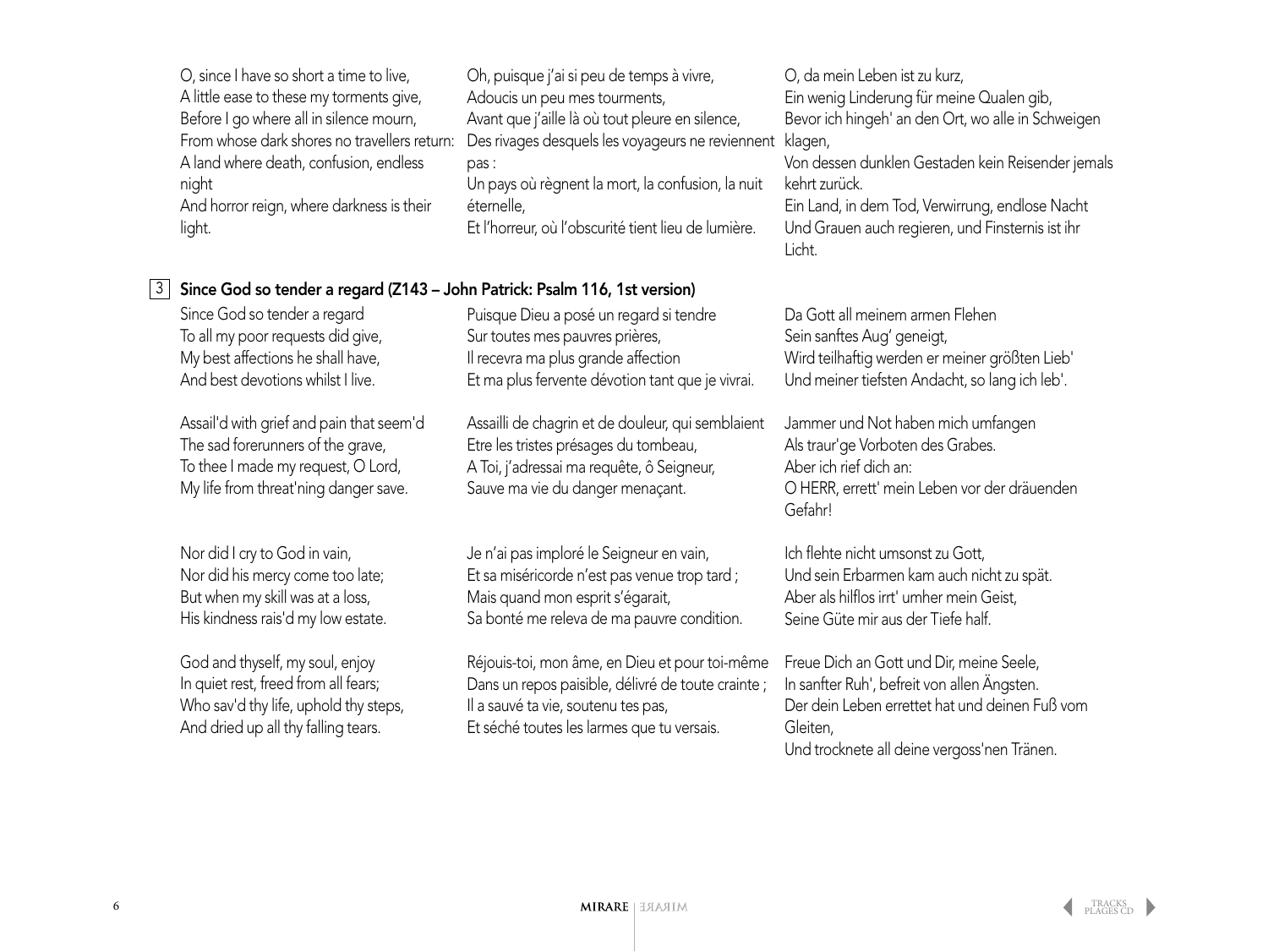The solemn payment of the vows I made to God shall be my care; Who sav'd me from approaching death, And show'd my life to him was dear. By all engagements, Lord, I'm thine, Thy servant whom thou hast set free; The very bonds which thou hast loos'd Shall tie me faster unto thee. Plung'd in the confines of despair To God I cried with fervent pray'r; O lend to me a gracious ear, Not sunk so low but thou canst hear. Should'st thou against each evil deed In strict severity proceed, Who would be able to abide Thy censure, and be justified? But thou forgiveness dost proclaim That men may turn and fear thy name, To thy rich grace, O Lord, we fly, And on thy promises rely. My soul less brooks thy seeming stay, Le respect solennel des serments Que j'ai faits à Dieu sera ma seule préoccupation ; Lui qui m'a délivré de la mort prochaine Et montré que ma vie Lui était précieuse. De tout mon être, Seigneur, je suis à Toi, Ton serviteur que Tu as délivré ; Les liens mêmes que tu as défaits M'attacheront plus fermement à Toi. Plongé dans les confins du désespoir, Vers Dieu j'ai crié avec une fervente prière ; Ô prête-moi une oreille bienveillante, Je ne suis pas tombé si bas que Tu ne puisses entendre. Si Tu agissais contre chaque mauvaise action dans la plus stricte sévérité, Qui pourrait se soumettre A Ta censure, et trouver grâce à Tes yeux ? Mais Tu proclames le pardon Afin que les hommes puissent se convertir et craindre Ton nom, Vers Ta grâce intense, Seigneur, nous volons, Et nous nous fions à Tes promesses. Mon âme supporte encore moins Ton attente, Ich will mein Gelübde dem Herrn feierlich bezahlen, Dies ist mein Anliegen. Der hat mich aus dem nahenden Tode gerissen Und gezeigt, dass mein Leben vor ihm wert gehalten ist. HERR, ganz und gar dein bin ich, Dein Knecht, den frei du machtest. Die Bande, die du zerrissen hast, Binden mich stärker noch an dich. Getaucht in die Grenzen der Verzweiflung Zu Gott ich schrie mit inbrünstigem Gebet: O leihe mir dein gnädig' Ohr! Ich sank nicht so tief, dass du mich nicht hören kannst. So du wollest jede Sünde zurechnen, In der größten Strenge, Wer könnt' bestehen, HERR, Vor deiner Missbilligung, und Gnade finden? Aber bei dir ist Vergebung, So der Mensch sich wende und deinen Namen fürchtel Zu deiner reichen Gnade, o HERR, wir eilen, Und auf deine Verheißung wir bauen. Meine Seele duldet weniger dein scheinbar' 7 Plung'd in the confines of despair (Z142 – John Patrick: Psalm 130)

Ausbleiben, Als eine Morgenwache, die wartet auf des Tages Anbruch. O lass daher die Gütigen und Gerechten

Auf Gott allein ihr Vertrauen setzen!

Que les gardes qui attendent le lever du jour.

Placent donc leur confiance en Dieu seulement.

Oh, que les bons et les justes

Than guards that wait th'approach of day.

O therefore let the good and just In God alone repose their trust.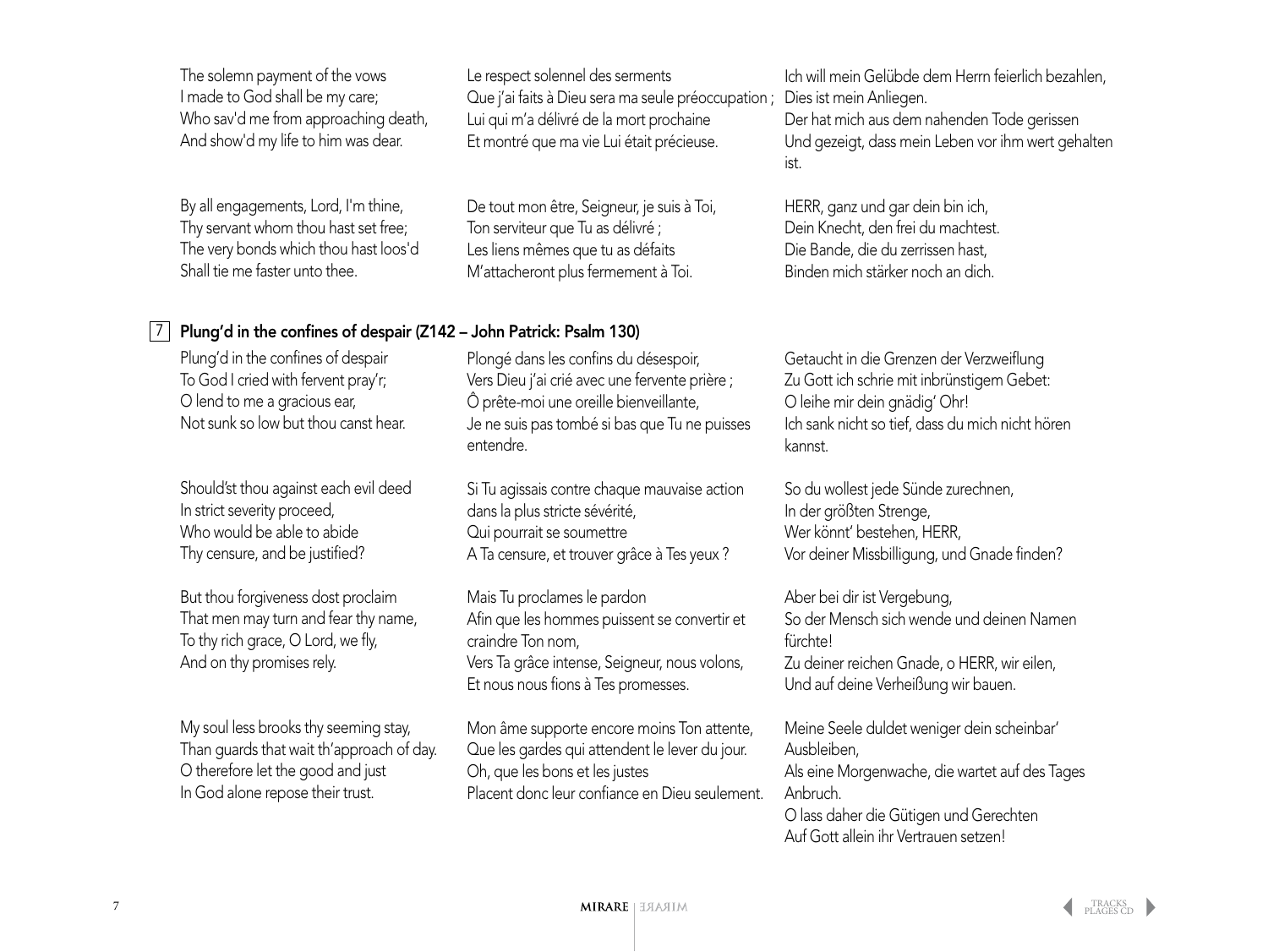The frailty of our state he knows; His plenteous mercy ever flows. To humble souls he gracious is, And pardons what they have done amiss. Il connait la fragilité de notre état ; Son immense miséricorde est inépuisable. Avec les âmes humbles Il est bienveillant, Et leur pardonne leurs fautes.

Unsern geschwächten Zustand kennt er wohl, Seine große Barmherzigkeit für immer besteht. Demütigen Seelen erweist er seine Gnade Und verzeihet ihre Verfehlungen.

#### 8 Blessed is he that considereth the poor (Z7 – Psalm 41 vv 1-3)

Blessed is he that considereth the poor and needy; the Lord shall deliver him in the time of trouble. le Seigneur le délivrera dans les mauvais jours. The Lord preserve him and keep him alive, that he may be blessed upon earth; and deliver not thou him into the will of his enemies. The Lord comfort him, when he lieth sick upon his bed; make thou all his bed in his sickness. Glory be to the Father, glory be to the Son, glory be to the Holy Ghost. As it was in the beginning, is now, and ever shall be, World without end. Amen. ;<br>, Amen.

Heureux celui qui a de la considération pour le pauvre et l'indigent ; Que le Seigneur le protège et lui donne longue vie qu'il soit heureux sur la terre ; et tu ne le livreras pas au bon plaisir de ses ennemis. Que le Seigneur le soulage, lorsqu'il sera sur son lit de souffrance ; tu lui feras sa couche pendant sa maladie. Gloire au Père, gloire au Fils, gloire à l'Esprit Saint. Pour les siècles des siècles.

Wohl dem, der sich des Schwachen annimmt! Den wird der HERR erretten zur bösen Zeit. Der HERR wird ihn bewahren und beim Leben erhalten

und es ihm lassen wohlgehen auf Erden und ihn nicht preisgeben dem Willen seiner Feinde.

Der HERR wird ihn erquicken auf seinem Lager; du hilfst ihm auf von aller seiner Krankheit.

Ehre sei dem Vater und dem Sohn und dem Heiligen Geist,

wie es war im Anfang, jetzt und immerdar, und von Ewigkeit zu Ewigkeit. Amen.

### The Aspiration: How long, great God (Z189 – John Norris)

| How long, great God, must I<br>Immured in this dark prison lie?<br>Where, at the grates and avenues of sense<br>My soul must watch to have intelligence;                        | Combien de temps, grand Dieu, devrai-je<br>Demeurer enfermé dans cette sombre prison?<br>Là, où, derrière les barreaux et voies de la raison,<br>Mon âme doit guetter la compréhension;                                | Wie lange, großer Gott, muss eingekerkert ich in<br>diesem finsteren Verliese liegen?<br>Dort, wo an den Gittern und Wegen der Vernunft<br>Mein' Seele Ausschau halten muss nach Verstand<br>gesund.           |
|---------------------------------------------------------------------------------------------------------------------------------------------------------------------------------|------------------------------------------------------------------------------------------------------------------------------------------------------------------------------------------------------------------------|----------------------------------------------------------------------------------------------------------------------------------------------------------------------------------------------------------------|
| Where but faint gleams of thee salute my<br>sight,<br>Like doubtful moonshine in a cloudy night.<br>When shall I leave this magic sphere,<br>And be all mind, all eye, all ear? | Où seulement de faibles lueurs de Toi atteignent<br>ma vue<br>Comme un clair de lune incertain dans une nuit<br>nuageuse.<br>Quand quitterai-je cette sphère magique,<br>Et serai-je tout esprit, tout œil, tout ouïe? | Wo nur schwache Schimmer von dir mein Auge<br>grüßen,<br>Wie ungewisses Mondlicht in umwölkter Nacht.<br>Wann werd' ich diese Zaubersphäre denn verlassen<br>Und sein ganz Geist, ganz Aug' und auch ganz Ohr? |

9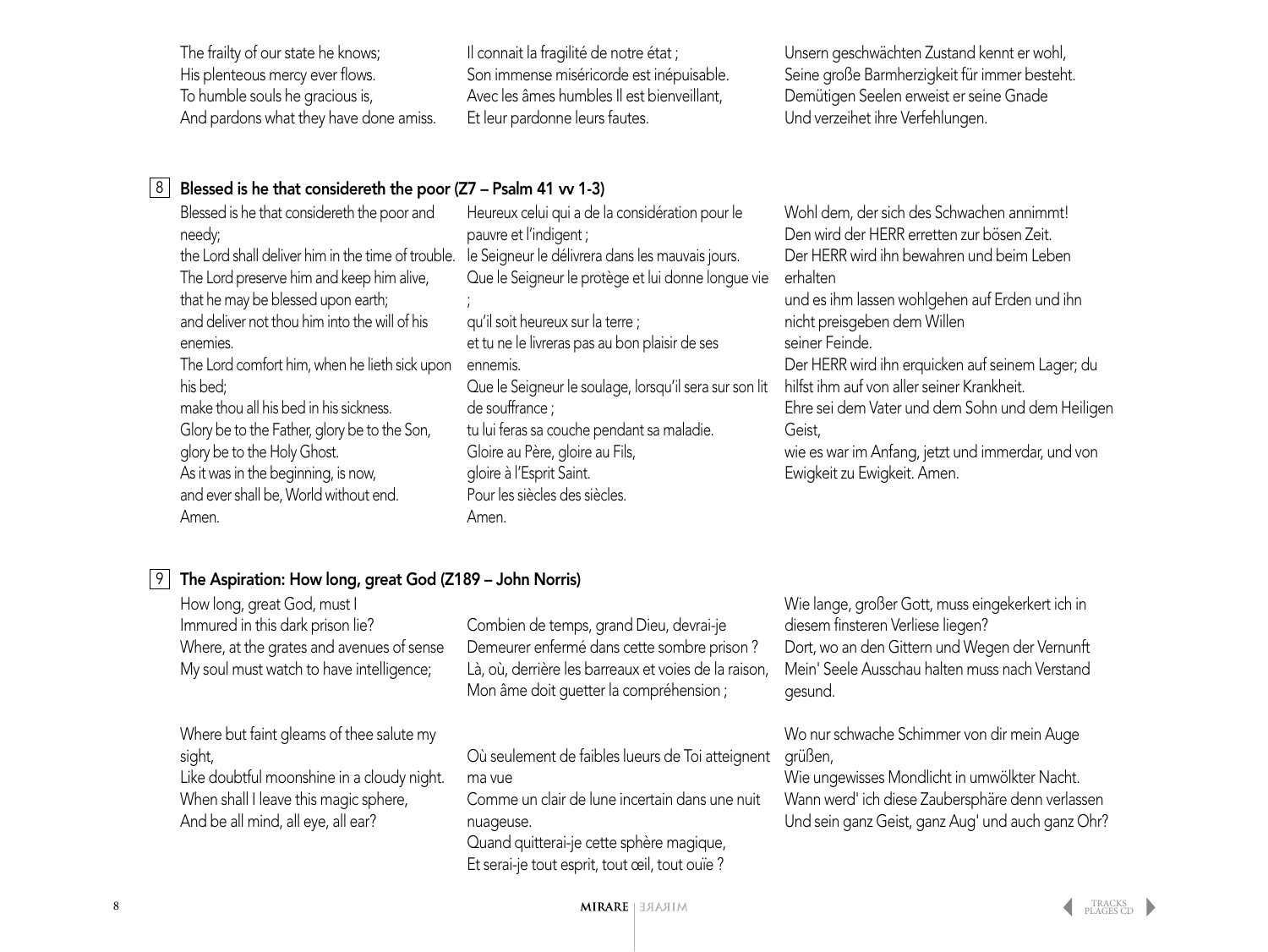|    | How cold this clime! And yet my sense<br>Perceives ev'n here thy influence,<br>Ev'n here thy strong magnetic charms I feel,<br>And pant and tremble like the amorous<br>steel;                                                                                                          | Que ce climat est froid ! Et cependant mon esprit Wie kalt doch sind diese Gefilde!<br>Perçoit Ton influence même ici,<br>Même ici je ressens Ton puissant attrait<br>magnétique,<br>Et je halète et tremble pareil à [l'aiguille] d'acier<br>amoureuse;                                                                                                | Und selbst hier noch nehmen meine Sinne deinen<br>Einfluss wahr.<br>Selbst hier noch fühl' ich die Stärke deiner<br>Anziehung,<br>Und keuch' und zitt're wie der sinnlich' Stahl.                                                                                        |
|----|-----------------------------------------------------------------------------------------------------------------------------------------------------------------------------------------------------------------------------------------------------------------------------------------|---------------------------------------------------------------------------------------------------------------------------------------------------------------------------------------------------------------------------------------------------------------------------------------------------------------------------------------------------------|--------------------------------------------------------------------------------------------------------------------------------------------------------------------------------------------------------------------------------------------------------------------------|
|    | To lower good, and beauties not divine,<br>Sometimes my erroneous needle does<br>decline;<br>But yet, so strong the sympathy,<br>It turns and points again to thee.                                                                                                                     | Vers des biens inférieurs, et des beautés non<br>divines,<br>Quelquefois ma boussole erronée s'oriente ;<br>Mais cependant, Ton pouvoir d'attraction est si<br>fort,<br>Qu'elle tourne et pointe de nouveau vers Toi.                                                                                                                                   | Zu ganz geringem Gut und Schönheit' bar des<br>Göttlichen<br>Mannigmal meine irrend' Nadel sich geneigt,<br>Aber nun, so stark ist die Verbindung,<br>Dreht sie sich und zeigt erneut auf dich.                                                                          |
|    | I long to see this excellence<br>Which at such distance strikes my sense;<br>My impatient soul struggles to disengage<br>Her wings from the confinement of her<br>cage.                                                                                                                 | Il me tarde de voir cette grandeur<br>Qui parvient à mon esprit à une telle distance ;<br>Mon âme impatiente lutte pour libérer<br>Ses ailes de l'enfermement de sa cage.                                                                                                                                                                               | Ich sehn' mich nach dem Anblick dieser Herrlichkeit,<br>Die auf solch' Entfernung meine Sinn' erreicht.<br>Mein' ungeduldig' Seel' ringet zu befrei'n<br>Ihr' Fittiche aus ihres Zwingers Enge.                                                                          |
|    | Would'st thou, great Love, this pris'ner once<br>set free,<br>How would she hasten to be link'd to thee.<br>She'd for no angel's conduct stay,<br>But fly, and love on all the way.                                                                                                     | Si un jour Tu libérais cette prisonnière, Ô grand<br>Amour,<br>Qu'elle se hâterait d'être réunie à Toi !<br>Elle n'attendrait pas qu'un ange l'y conduise,<br>Mais elle volerait, en continuant à T'aimer durant<br>tout le chemin.                                                                                                                     | Willst du dereinst, o große Lieb', frei geben die<br>Gefangene,<br>Wie würde eilen sie zur Vereinigung mit dir!<br>Kein's Engels Leiten sie erwart',<br>Sondern Fliegen nur davon und Lieben allenthalben.                                                               |
| 11 | When on my sick bed I languish (Z.144 - Thomas Flatman 'A Thought of Death')                                                                                                                                                                                                            |                                                                                                                                                                                                                                                                                                                                                         |                                                                                                                                                                                                                                                                          |
|    | When on my sick bed I languish,<br>Full of sorrow, full of anguish,<br>Fainting, gasping, trembling, crying,<br>Panting, groaning, speechless, dying,<br>My soul just now about to take her flight<br>Into the region of eternal night;<br>O tell me, you<br>That have been long below, | Quand je dépéris sur mon lit de souffrance,<br>Plein de chagrin, plein d'angoisse,<br>Défaillant, suffoquant, tremblant, pleurant,<br>Haletant, gémissant, sans voix, agonisant,<br>Mon âme sur le point de prendre son envol,<br>Vers la région de la nuit éternelle ;<br>Oh, dites-moi, vous<br>Qui êtes depuis longtemps dans ces basses<br>régions, | Da ich auf meinem Siechbette darbe,<br>Voll Kummer, voll Angst,<br>Ermattend, keuchend, zitternd, weinend,<br>Um Atem ringend, stöhnend, sprachlos und<br>verscheidend,<br>Steht meine Seele kurz vor dem Entflüchten in der<br>ewigen Nacht Gefilde.<br>O sage mir, du, |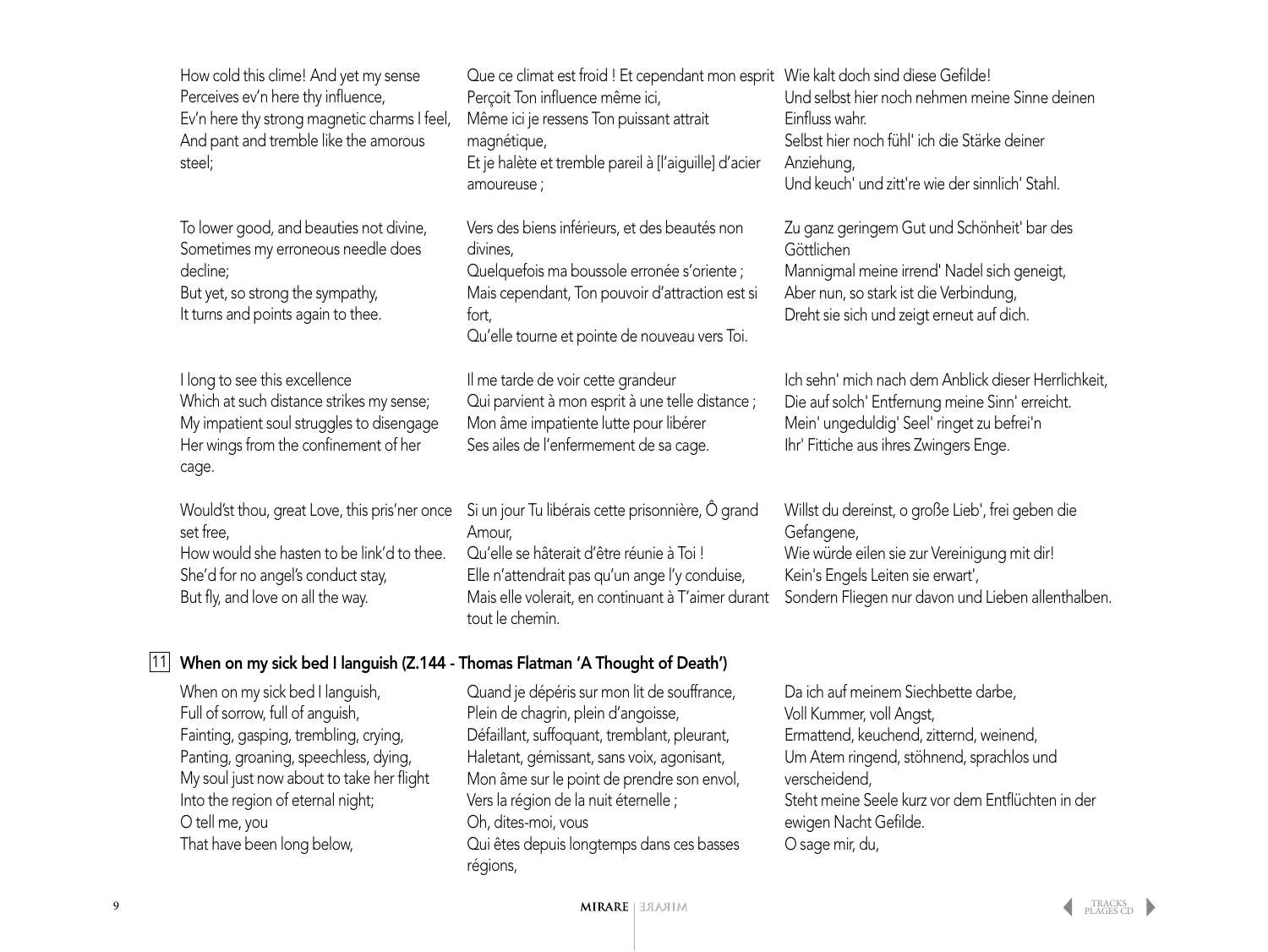| What shall I do?                               | Que dois-je faire ?                                  |
|------------------------------------------------|------------------------------------------------------|
| What shall I think, when cruel Death appears   | Que dois-je penser qui puisse atténuer mes           |
| That may extenuate my fears?                   | craintes,                                            |
| Methinks I hear some gentle spirit say:        | Alors que la mort cruelle apparait?                  |
| Be not fearful, come away!                     | Il me semble entendre quelque esprit                 |
| Think with thyself that now thou shalt be free | bienveillant qui me dit :                            |
| And find thy long-expected liberty;            | N'aie pas peur, viens !                              |
| Better thou may'st, but worse thou can'st      | Songe en toi-même que désormais tu seras libre       |
| not be                                         | Et trouveras cette liberté que tu as tant attendue ; |
| Than in this vale of tears and misery.         | Tu pourras être mieux, mais ne pourras pas te        |
| Like Caesar, with assurance then come on,      | sentir plus mal                                      |
| And unamaz'd attempt the laurel crown,         | Que dans cette vallée de larmes et de malheur.       |
| That lies on t'other side Death's Rubicon.     | Comme César, viens alors avec assurance,             |
|                                                | Et, impassible, va chercher la couronne de laurier   |
|                                                | Qui se trouve sur l'autre rive du Rubicon de la      |
|                                                | Mort.                                                |

Der du schon lang dort unten harrest, Was soll ich tun? Was soll ich denken, wenn der grausam' Tod erscheint, Was meine Furcht vermag zu lindern? Mich deucht, ich höre sprechen einen guten Geist: Fürchte dich nicht, komme getrost! Bedenke bei dir selbst, dass du nun frei sein wirst ue ; Und finden wirst die Freiheit, die du lang ersehnt. Besser mag es dir gehen, aber schlechter nicht Als in diesem Tal der Tränen und des Elends. Wie Cäsar mit Versich'rung dann komm' Und unverzagt bemüh' dich um die Lorbeerkron', Die lieget auf der and'ren Seit' des Todes Rubikon.

#### | $12$ | With sick and famish'd eyes (Z200 – George Herbert)

With sick and famish'd eyes, With doubling knees and weary bones, To thee my cries, To thee my groans, To thee my sighs, my tears ascend: No end?

My throat, my soul is hoarse; My heart is wither'd like a ground Which thou dost curse: My thoughts turn round And make me giddy; Lord, I fall, Yet call.

Avec les yeux malades et affamés, Avec les genoux pliés et les os fatigués, Vers Toi mes cris, Vers Toi mes gémissements, Vers Toi mes soupirs, mes larmes s'élèvent : Sans fin ?

Ma gorge, mon âme est rauque ; Mon cœur est flétri comme un champ Que Tu as maudit ; Mes pensées tourbillonnent Et me donnent le vertige ; Seigneur, je tombe, Mais je T'appelle.

Mit siechen und hungernden Augen, Mit gebeugten Knien und müden Knochen Zu dir mein Schreien, Zu dir mein Stöhnen, Zu dir mein Seufzen und meine Zähren steigen auf: Ohn' End'?

Mein' Kehl' ist rau, mein' Seel' auch heiser, Mein Herz verdorrt, wie Grund, von dir verflucht; Mein' Gedanken drehen sich im Kreis Und machen schwindeln mich. HERR, ich falle, Und doch ruf' ich.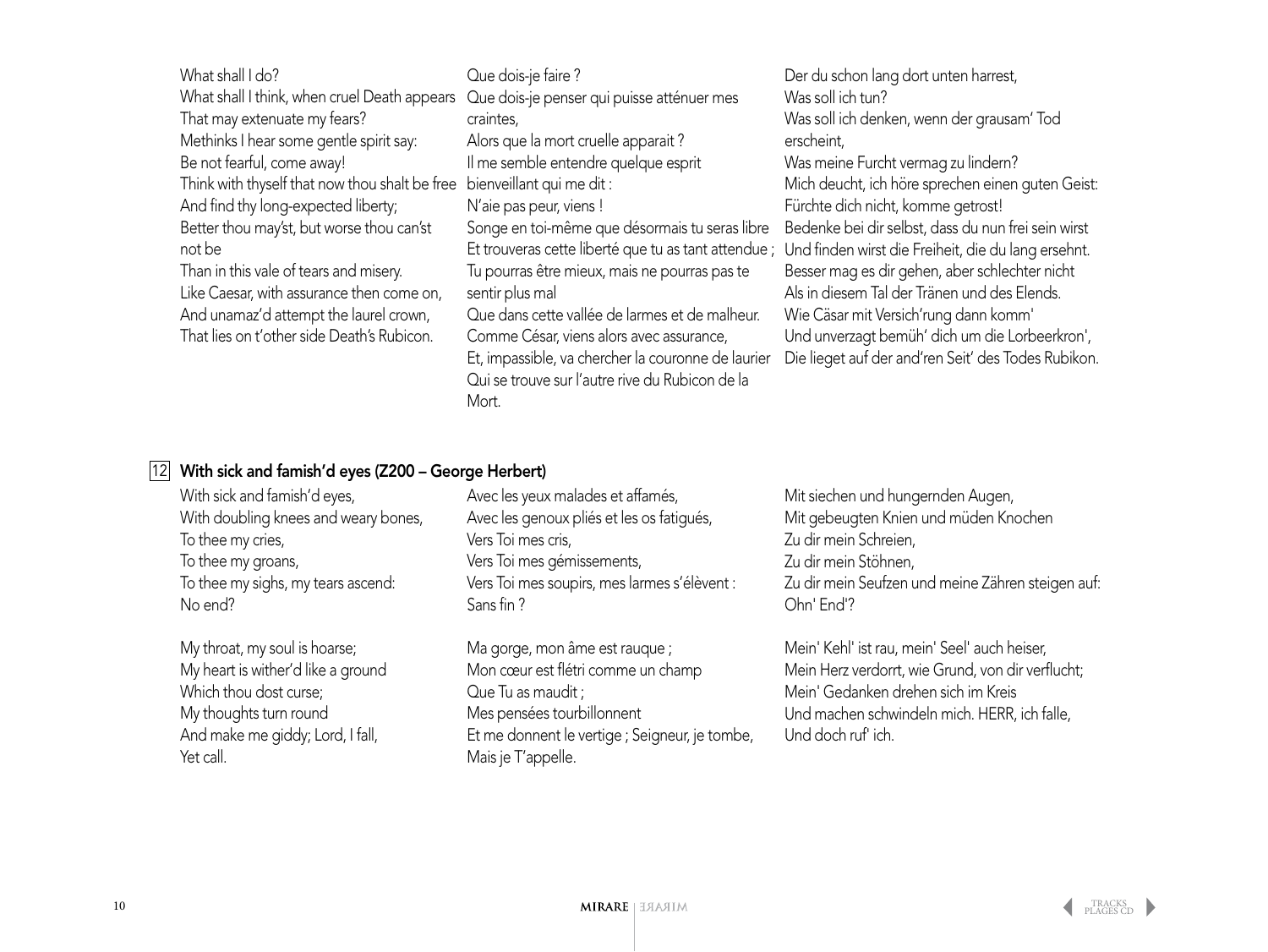Bowels of pity, hear! Lord of my soul, love of my mind, Bow down thine ear! Let not thy wind Scatter my words, and in the same Thy name!

Look on my sorrows round! Mark well my furnace! O what flames, What heats abound! What griefs, what shames! Consider, Lord; Lord, bow thine ear And hear!

Lord Jesu, thou didst bow Thy dying head upon the tree; O be not now More dead to me! Lord, hear! Shall he that made the ear Not hear?

Behold! thy dust doth stir, It moves, it creeps to thee; Do not defer To succour me, Thy pile of dust wherein each crumb Says 'Come'.

My love, my sweetness, hear! By these thy feet, at which my heart Lies all the year, Pluck out thy dart, And heal my troubled breast, which cries, Which dies.

Source de toute compassion, entends-moi ! Seigneur de mon âme, amour de mon esprit, Penche vers moi Ton oreille ! Ne laisse pas le vent Disperser mes mots, et par là même Ton nom !

Regarde bien mes douleurs, Remarque la fournaise dans mon âme ! Ô quelles flammes, Quelle chaleur ! Quels chagrins, quelles hontes ! Prête attention, Seigneur ; Seigneur, penche vers moi Ton oreille Et écoute !

Seigneur Jésus, Tu as penché Ta tête Contre le bois en mourant ; Ô, à présent ne sois plus Mort pour moi ! Seigneur, écoute ! Celui qui a créé l'oreille N'entendra-t-Il pas ?

Regarde ! Ta poussière se soulève, Elle bouge, elle se glisse vers Toi ; N'attends pas Pour me secourir ; Ta poussière dans laquelle chaque particule Dit « Viens ».

Mon amour, ma douceur, écoute ! Mon cœur est toujours à Tes pieds ; Par ces pieds mêmes, Arrache Ta flèche Et guéris mon cœur tourmenté, qui crie, Qui meurt.

Herz des Erbarmens, höre! HERR meiner Seele, meines Geist's Geliebter, Neig' herab dein Ohr! Lass' nicht den Wind Zerstreuen meine Worte, und gleichfalls Deinen Namen!

Schau doch und sieh mein Leid! Bemerke wohl meinen Feuerofen! O welche Flammen, Welch' große Hitze! Welch Kummer, welche Schande! Sieh, HERR! HERR, neige dein Ohr Und höre!

Herr Jesus, du neigtest Dein sterbend' Haupt ans Holz. O sei nun nicht noch Toter für mich! HERR, höre! Wird er, der dieses Ohr gebildet, Mich nicht erhören?

Siehe! Dein Staubkorn regt, Bewegt sich, kriecht zu dir. Zaudre nicht Mich zu erretten. Dein Haufen Staub, in dem jed' Korn sagt: "Komm!"

Mein Geliebter, mein süßer Segen, höre! Mein Herz liegt stets zu Füßen dir. Damit Zieh' aus deinen Pfeil Und heil' mir das gequälte Herz, das schreit Und stirbt.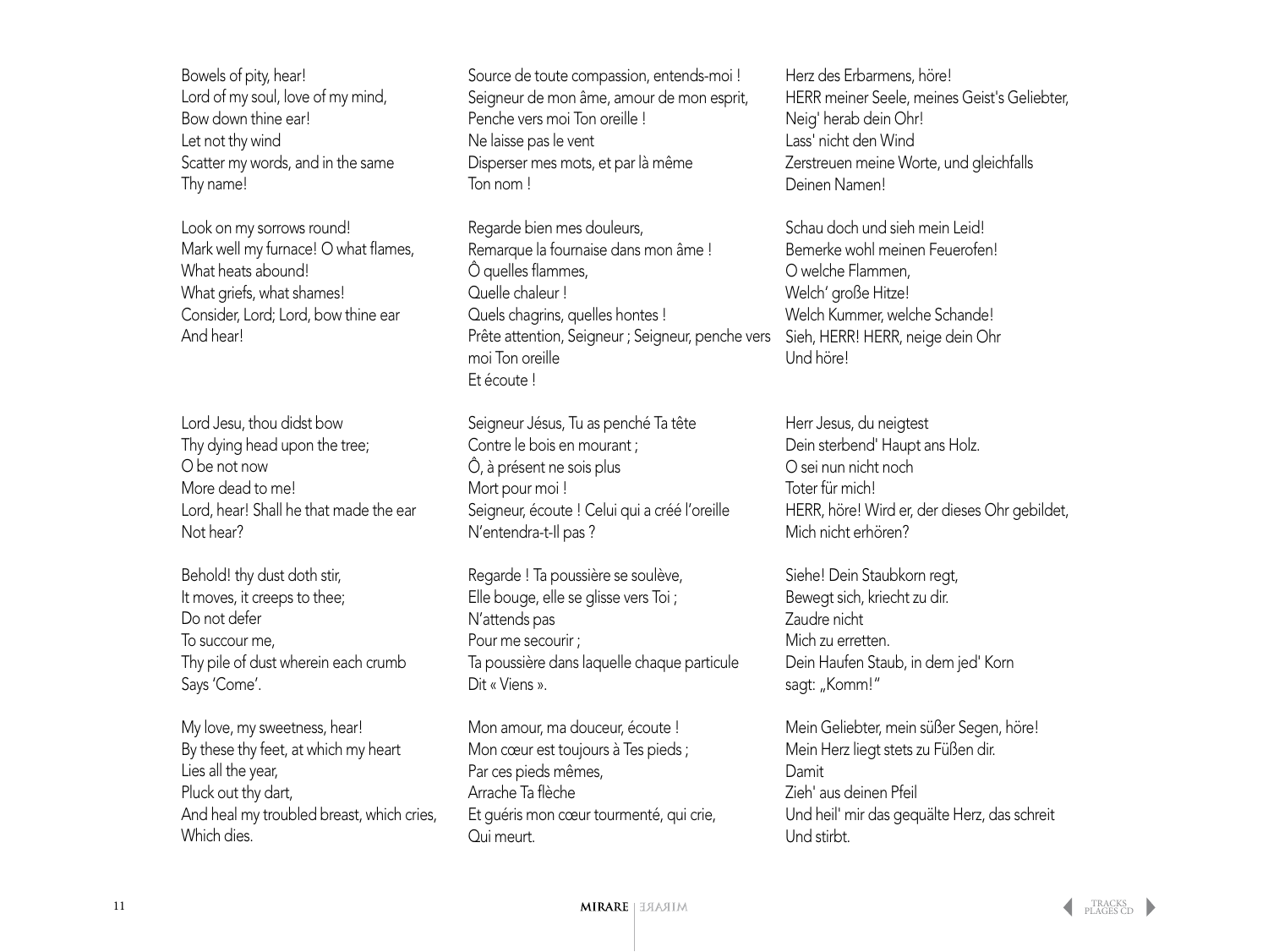### 14 I was glad (Z19 – Psalm 122 vv 1-8)

I was glad when they said unto me: We will go to the house of the Lord. Our feet shall stand in thy gates, O Jerusalem.

Jerusalem is built as a city that is at unity in itself, for thither the tribes go up, ev'n the tribes of the Lord, to testify unto Israel, and to give thanks unto the name of the Lord.

For there is the seat of judgement: ev'n the seat of the house of David. O pray for the peace of Jerusalem: they shall prosper that love thee.

Peace be within thy walls, and plenteousness within thy palaces. For my brethren and companions' sake, I will wish thee prosperity.

Je me suis réjoui lorsqu'on m'a dit : nous irons dans la maison du Seigneur. Nos pieds s'arrêteront à tes portes, O Jérusalem.

Jérusalem est bâtie comme une ville qui forme un ensemble parfait, car c'est là que montent toutes les tribus, les tribus du Seigneur, selon la loi donnée à Israël, et pour y célébrer les louanges au nom du Seigneur.

Car c'est là que se trouve le trône de la justice, le trône de la maison de David. Ô priez pour la paix de Jérusalem, ceux qui t'aiment prospéreront.

Que la paix soit dans tes murs, et l'abondance dans tes palais. Pour l'amour de mes frères et de mes compagnons, je te souhaiterai la prospérité.

Ich freute mich über die, die mir sagten: Lasset uns ziehen zum Hause des HERRN! Nun stehen unsere Füße in deinen Toren, o Jerusalem.

Jerusalem ist gebaut als eine Stadt, in der man zusammenkommen soll, wohin die Stämme hinaufziehen, sogar die Stämme des HERRN, wie es geboten ist dem Volke Israel, zu preisen den Namen des HERRN.

Denn dort stehen die Throne zum Gericht, die Throne des Hauses David. Betet für Jerusalems Frieden! Es möge wohlgehen denen, die dich lieben!

Es möge Friede sein in deinen Mauern und Fülle in deinen Palästen! Um meiner Brüder und Freunde willen will ich dein Bestes wünschen.

#### | $15$ | Lord, not to us (Z137 – John Patrick, Psalm 115, second version)

| Lord, not to us, but to thy name    | Seigneur, ce n'est pas à nous, mais à Ton nom                      | Nicht uns, HERR, nicht uns,                    |
|-------------------------------------|--------------------------------------------------------------------|------------------------------------------------|
| We give the praise we owe;          | Que nous adressons la louange que nous devons sondern deinem Namen |                                                |
| To thy free goodness and thy truth, |                                                                    | Geben wir die Ehre um deiner Güt' und Wahrheit |
| Whence all our blessings flow.      | A Ta bonté prodique et à Ta vérité,                                | willen,                                        |
|                                     | D'où tous nos bienfaits découlent.                                 | Aus der all uns're Wohltaten fließen!          |

*Traduction : Benjamin Perrot (avec l'aimable concours de Charles Johnston et Sophie Decaudaveine) Übertragung aus dem Englischen: Hilla Maria Heintz*

TRACKS<br>[PLAGES CD](#page-2-0)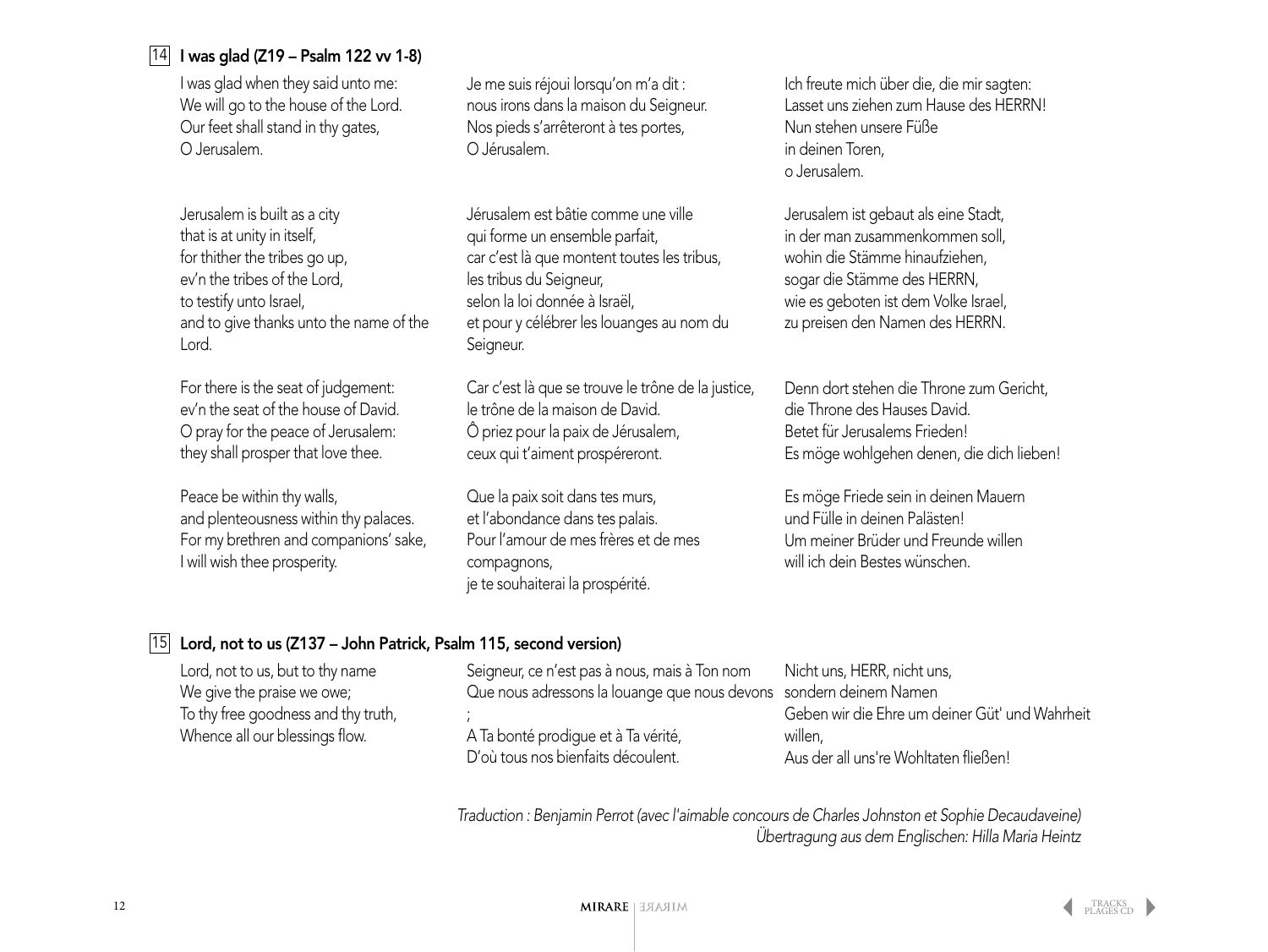## Henry Purcell

**Henry Purcell est né en 1659, année charnière dans l'histoire de l'Angleterre :**<br>La République puritaine, mise en place par Oliver Cromwell s'effrite et laisse la place charnière dans l'histoire de l'Angleterre : Lla République puritaine, mise en place par Oliver Cromwell s'effrite et laisse la place l'année suivante à la restauration de la dynastie des Stuart. Ce changement de régime politique va aussi transformer la vie artistique et musicale anglaise : les théâtres rouvrent, les tavernes retrouvent leur vigueur passée, les musiciens de la musique royale reviennent à la cour, on remet en service le chœur de la Chapelle Royale… Charles II, dont les goûts avaient été formés à la cour de France, n'apprécie pas le magnifique répertoire anglais qui a fait la gloire de l'époque précédente et s'empresse de remplacer les luthistes chanteurs de la *Private Music* par des violons et des clavecins. « Il avait une sainte horreur des fantaisies ! » remarque Roger North<sup>1</sup>.

L'arrivée de nombreux musiciens italiens dans les années 1660-70 va apporter un sang neuf, en particulier pour la musique vocale. Deux publications de l'époque témoignent de cet engouement pour ce style qui tranche avec la tradition, *A Brief Discourse of, and Directions for Singing after the Italian Manner*, traduction de Caccini éditée par John Playford et *The Art of Singing* de Pietro Reggio, chanteur italien installé à Londres. Cette nouvelle manière de chanter rebute ou enchante le mélomane anglais, mais elle ne laisse pas indifférent : plus virtuose et plus technique, elle demande un ambitus plus large, un développement du registre aigu et un bon contrôle du souffle à cause des longues phrases. Les ornements, nombreux, sont écrits et non plus laissés à la discrétion du chanteur.

Dans ce contexte d'ouverture et de renouveau,

<sup>1- « [</sup>He] had an utter detestation of Fancys » Roger North, *Memoirs of Musick*, ed. Edward F. Rimbault (originally published 1846; reprint Cambridge: Cambridge University Press, 2010), p.103. Les Fantaisies sont des pièces instrumentales très à la mode pendant le règne de Charles 1<sup>er</sup> et la République.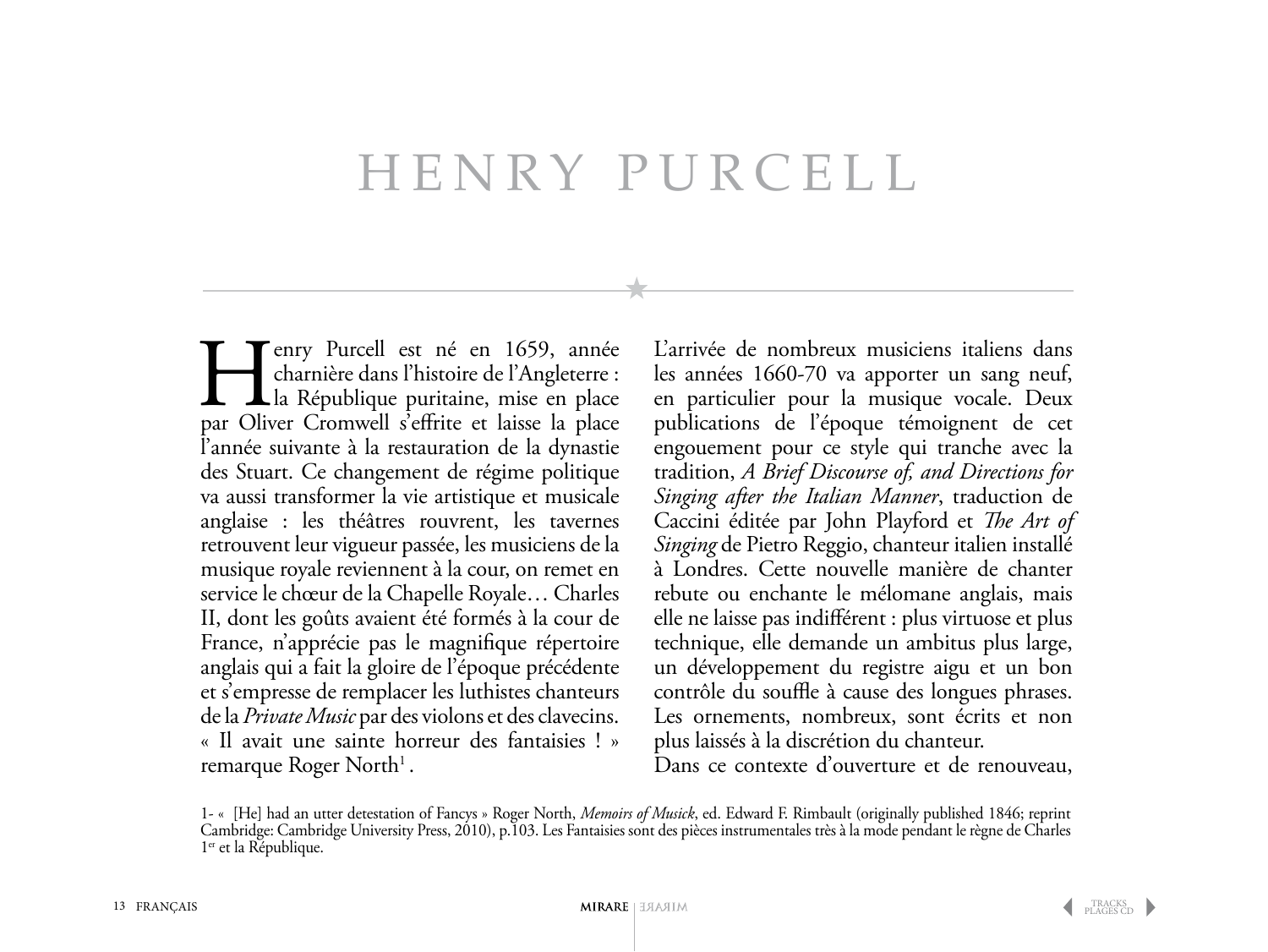les *devotional songs* à trois voix d'hommes de Purcell restent nimbées d'un certain mystère. Vraisemblablement composées entre 1680 et 1688, elles sont restées à l'état de manuscrit et il est difficile de savoir si elles furent écrites pour un établissement religieux ou pour des particuliers. Le régime puritain de Cromwell avait largement encouragé la dévotion domestique, c'est-à dire la pratique religieuse à la maison. Purcell connaissait sans doute les recueils de psaumes ou de motets édités pour ces pratiques, comme les *Choice Psalmes* (1648) d'Henry et William Lawes ou les *Cantica Sacra* (1674) de Playford, conçus pour un nombre réduit de chanteurs<sup>2</sup>, et un simple continuo (orgue, clavecin, théorbe, basse d'archet, selon ce que l'on a à disposition). Les *devotional songs* de Purcell sont exigeantes. Elles s'adressent à des chanteurs confirmés et on peut donc se demander si le compositeur ne les avait pas écrites pour des professionnels de la cour. Purcell aimait les textes sombres et intenses. Il puisa parmi les célèbres paraphrases de psaumes de John Patrick, auteur de *A Century of select Psalms*, mais emprunta aussi à d'autres auteurs et poètes moins connus, comme George Herbert, Thomas Flatman, John Norris et George Sandys. De George Herbert, on retiendra le magnifique

peint la souffrance d'une âme dévorée par l'amour divin et le doute. Tous reflètent une idée chère à l'époque, qui pousse l'homme à penser quotidiennement à la mort, à s'y préparer tout au long de sa courte vie. C'est l'essence même de la Vanité, du *Memento Mori*, si présents au XVIIème siècle. Purcell, dont la vie fut jalonnée de deuils<sup>3</sup> et qui sera lui-même emporté à 36 ans seulement, au faîte de sa gloire, sentait-il que la dernière strophe du magnifique poème *O, I'm sick of life*4 de George Sandys le concernerait bientôt ? D'autres événements tragiques de la vie londonienne de sa jeunesse comme la Grande Peste, le Grand Incendie, ainsi que les nombreuses tensions politiques, religieuses et sociales des règnes de Charles II et Jacques II eurent certainement aussi une influence déterminante sur sa vision du monde.

Purcell, qui connaissait fort bien le répertoire anglais des générations précédentes, s'inspira de leur bel art du contrepoint dans ses *devotional songs*, alternant avec une grande maîtrise solos, duos et trios de chanteurs. Il continua à faire évoluer le *declamatory ayre*, moins prisé par la nouvelle génération. Ces sortes de récitatifs libres, où le texte prime sur la mélodie, avaient été mis à la mode par Nicholas Lanier et Henry Lawes ;

et noir *With sick and famish'd eyes*, texte qui

<sup>2-</sup> Les pièces à 5 voix sont souvent arrangées pour 2 voix.

<sup>3-</sup> Orphelin de père à l'âge de 5 ans, Purcell perdit assez jeune bon nombre de collègues et amis, ainsi que son oncle qui l'avait élevé. Il perdit également ses quatre premiers enfants, qui moururent en bas âge.

<sup>4-</sup> O, since I have so short a time to live, A little ease to these my torments give, Before I go where all in silence mourn, From whose dark shores no travellers return.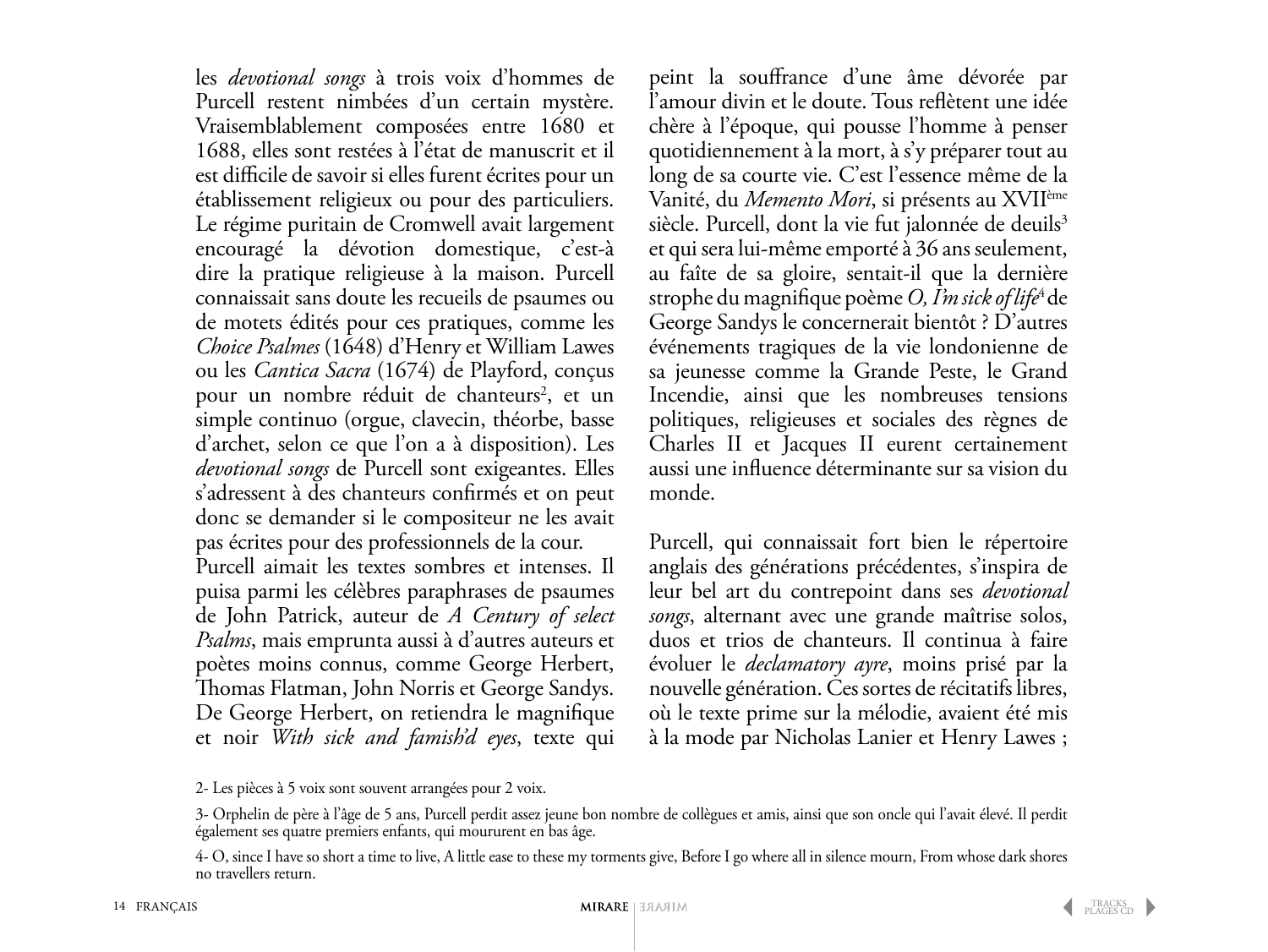Purcell semble avoir trouvé dans cette forme musicale le creuset idéal dans lequel façonner les passages de style récitatif des *devotional songs*; mais c'est dans ses *mad songs*, qu'elles soient profanes, ou sacrées comme ici (*How long, great God* et *With sick and famish'd eyes*), qu'il en tire les effets les plus incroyables, à l'aide d'images fortes et d'affects très contrastés.

Citons pour finir, ce beau témoignage d'Henry Playford5 , qui montre à quel point ce compositeur extraordinaire a bien servi l'art vocal de son temps : « Le talent extraordinaire de l'auteur dans toutes sortes de musique est bien connu, mais on l'admirait surtout pour sa musique vocale, car il possédait un génie singulier pour exprimer la vigueur de la langue anglaise, et par lequel il savait toucher les passions de ses auditeurs. »<sup>6</sup>

**Gottfried** (ou Godfrey) **Finger**, violiste morave, né à Olomouc (aujourd'hui en République Tchèque), dans les années 1650, est de la même génération que Purcell. Installé à Londres dans les années 1680, il travaille comme musicien de la Chapelle Royale Catholique de Jacques II. Il publie une grande quantité de musique instrumentale et vocale, dont *Weep, all ye Muses*, une ode sur la mort de Purcell. Déçu par un

jugement de concours apparemment injuste, où il n'est que quatrième, derrière Weldon, Eccles et Daniel Purcell, il retourne sur le continent, où il fut très actif dans diverses cours prestigieuses (Vienne, Berlin, Wroclaw, Innsbruck, Mannheim). Finger ne fit pas éditer ses pièces de viole, contrairement au reste de sa musique, et on peut penser qu'il les gardait par devers lui, pour son plaisir personnel. Le niveau de difficulté des pièces en question montre d'une manière évidente qu'il était un violiste hors pair. Nous avons choisi, parmi sa nombreuse production, deux grounds, forme que Purcell affectionnait lui aussi. Quant à la *Sonata Quarta*, elle montre avec ses accents tantôt corelliens, tantôt allemands, que Finger connaissait aussi bien que Purcell les différents styles européens.

### **Florence Bolton**

6- 'The Author's extraordinary Talent in all sorts of Musick is sufficiently known, but he was especially admir'd for the Vocal, having a peculiar Genius to express the energy of English Words, whereby he mov'd the Passions of all his Auditors.'

<sup>5-</sup> Préface de l'édition posthume de l'*Orpheus Britannicus* (1698)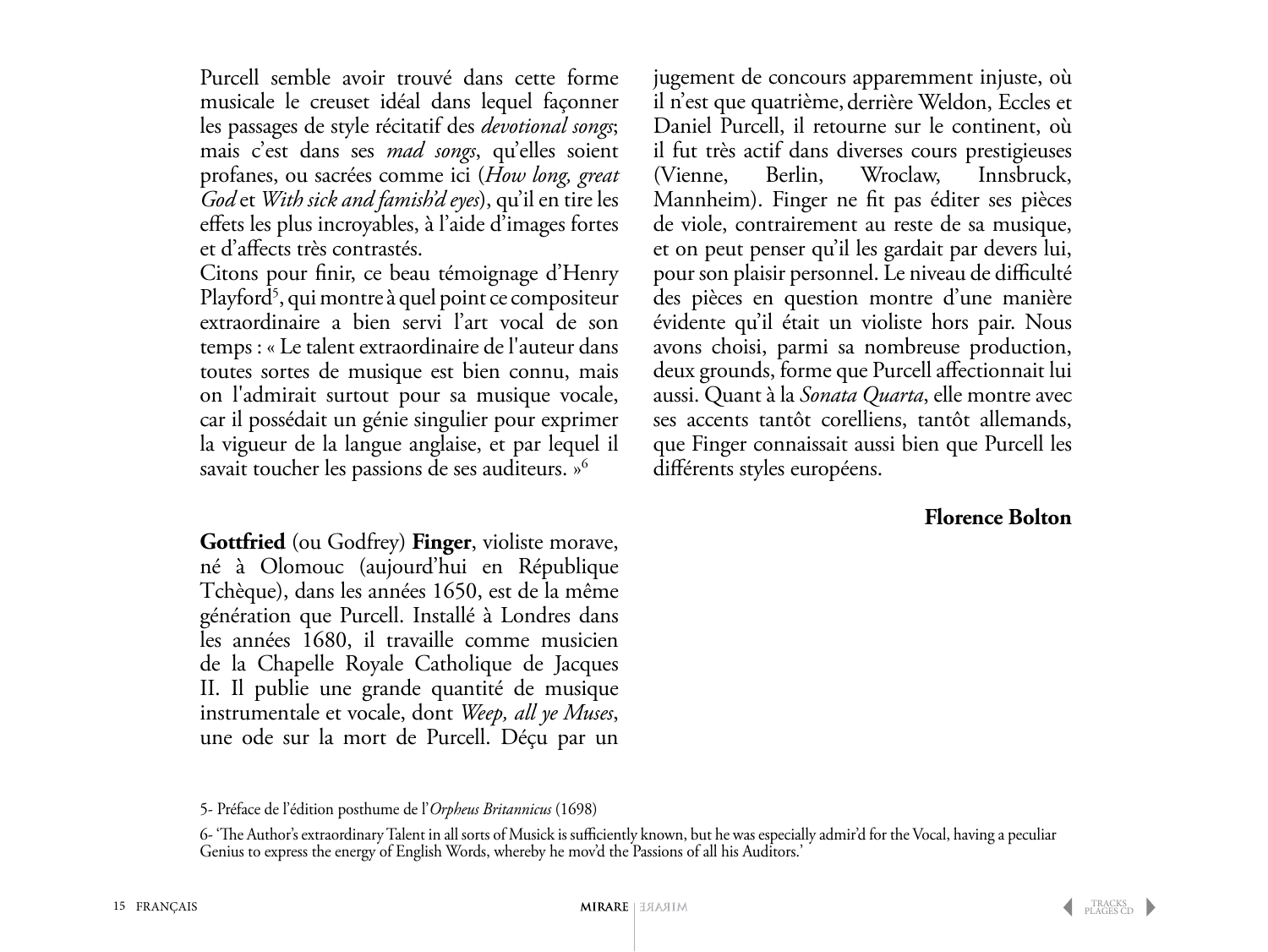### **La Rêveuse**

Fondée par Benjamin Perrot et Florence Bolton, La Rêveuse est un ensemble composé de musiciens solistes, qui s'attache à redonner vie à certaines pages de la musique instrumentale ou vocale des XVIIème et XVIIIème siècles, période foisonnante d'expériences et d'inventions artistiques de toutes sortes. En privilégiant l'éloquence, la maîtrise des couleurs et la richesse du continuo, les musiciens de La Rêveuse veulent transmettre à l'auditeur la substance poétique, rhétorique et spirituelle de ces répertoires.

Remarquée lors de ses différents concerts en France (Les Concerts Parisiens, Folle Journée de Nantes, Abbaye de Fontevraud, Festival de Chambord, Festival de Lanvellec, Festival Radio-France Montpellier, Scènes Nationales d'Orléans, Blois, Quimper, TNP de Villeurbanne, etc…), La Rêveuse se produit aussi à l'étranger (Royaume-Uni, Pays-Bas, Belgique, Suisse, Japon, Egypte, USA, Canada,…).

Les enregistrements de l'ensemble (Locke/ Purcell, K617 2006 ; Purcell, Mirare 2008 ; Buxtehude/Reinken, Mirare 2009 ; Elisabeth Jacquet de la Guerre, Mirare 2010, Sébastien de Brossard, Mirare 2011 ; Henry Lawes, Mirare 2013 ; Telemann, Mirare 2015) ont tous été salués par la critique française et internationale. La Rêveuse collabore fréquemment avec le monde du théâtre, tissant ainsi des liens entre les

disciplines artistiques. Elle a notamment participé à différents spectacles avec Benjamin Lazar et le Théâtre de l'Incrédule (« L'Autre Monde ou les Etats et Empires de la Lune » de Cyrano de Bergerac, « Les Caractères » de La Bruyère), Louise Moaty (« Les Mille et Une Nuits », sur une adaptation théâtrale de la traduction d'Antoine Galland), Catherine Hiegel et François Morel (« Le Bourgeois Gentilhomme »), le plasticien Vincent Vergone et la Compagnie Praxinoscope (« Concerto Luminoso », spectacle de lanterne magique),…

Parallèlement, l'ensemble développe un cycle de concerts-conférence mettant en miroir musique et peinture aux XVIIème et XVIIIème siècles, en collaboration avec Jean-Philippe Guye, professeur d'Arts et Civilisations au CNSM de Lyon.

La Rêveuse reçoit le soutien du Ministère de la Culture (DRAC Centre), de la Région Centre et de la Ville d'Orléans. Elle est membre de la FEVIS (Fédération des Ensembles Vocaux et Instrumentaux Spécialisés) et du syndicat Profedim.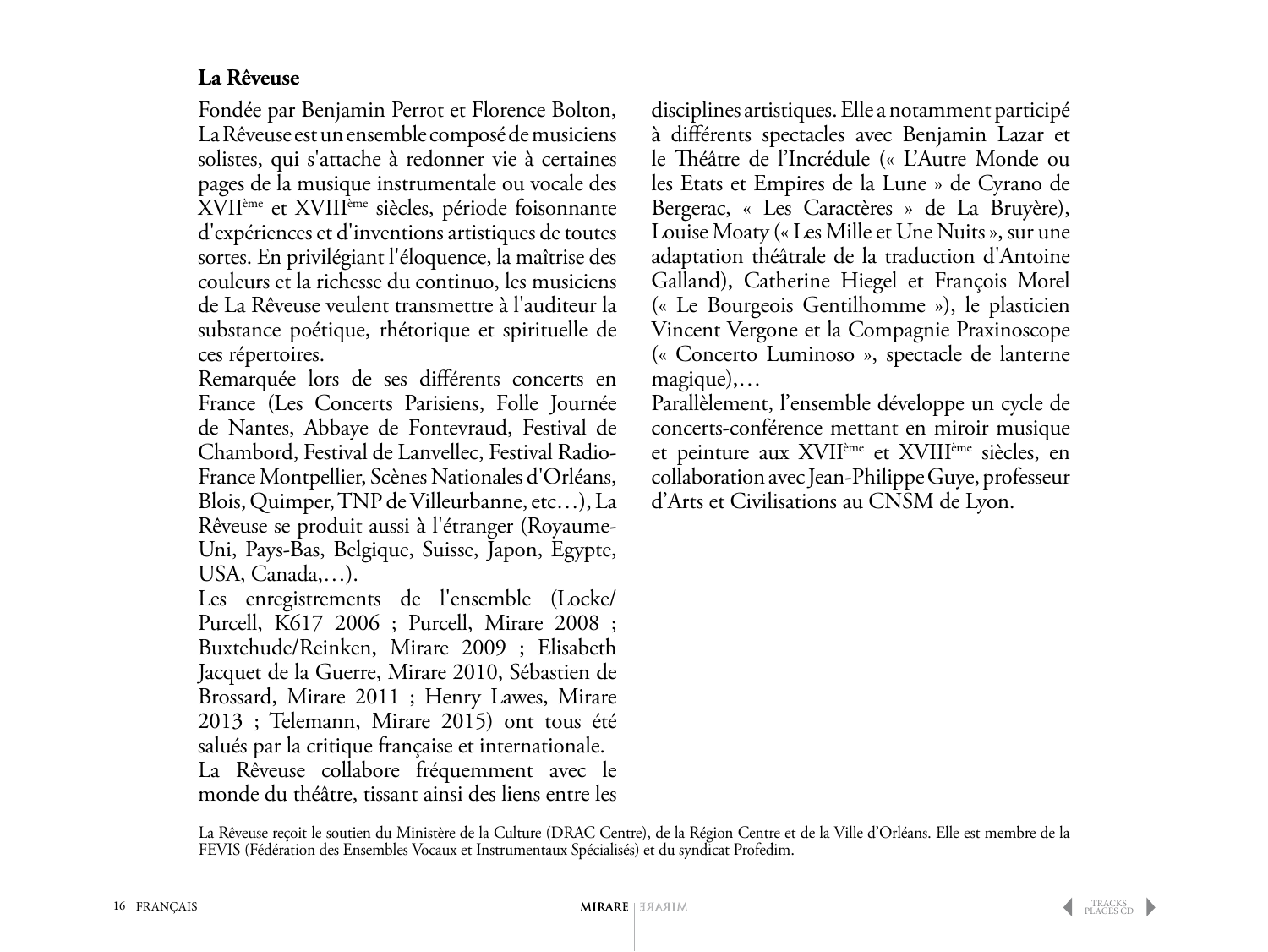# Henry Purcell

Emplement Commonwealth set up by Oliver Cromwell was crumbling and would marked a turning point in the history of England: the Puritan Commonwealth set up by Oliver Cromwell was crumbling and would give way the following year to the restoration of the Stuart dynasty. The change of political regime was also to transform English artistic and musical life: the theatres reopened, the taverns regained their former vigour, the former members of the royal musical establishment returned to court, and the choir of the Chapel Royal was called back into service. Charles II, whose tastes had been formed at the court of France, did not appreciate the magnificent English repertory that had been the glory of the preceding period, and lost no time in replacing the lutenist-singers of the Private Music with violins and harpsichords. Roger North<sup>1</sup> tells

us that he 'had an utter detestation of Fancys'.

The arrival of numerous Italian musicians in the 1660s and 1670s brought an injection of new blood, in particular for vocal music. Two publications of the time bear witness to the contemporary taste for this vocal style that broke with tradition: *A Brief Discourse of, and Directions for Singing after the Italian Manner* (1664), a translation of Caccini issued by John Playford, and *The Art of Singing* (1677) by Pietro Reggio, an Italian singer who had settled in London. The new manner of singing either repelled or enchanted English music lovers, but it left no one indifferent: more virtuosic, more technically demanding, it called for a wider range, a development of the high register, and skilled breath control to encompass the long phrases. The numerous ornaments were

1- Roger North, *Memoirs of Musick*, ed. Edward F. Rimbault (originally published 1846; reprint Cambridge: Cambridge University Press, 2010), p.103. 'Fancies' or fantasias were instrumental pieces very fashionable during the reign of Charles I and the Commonwealth.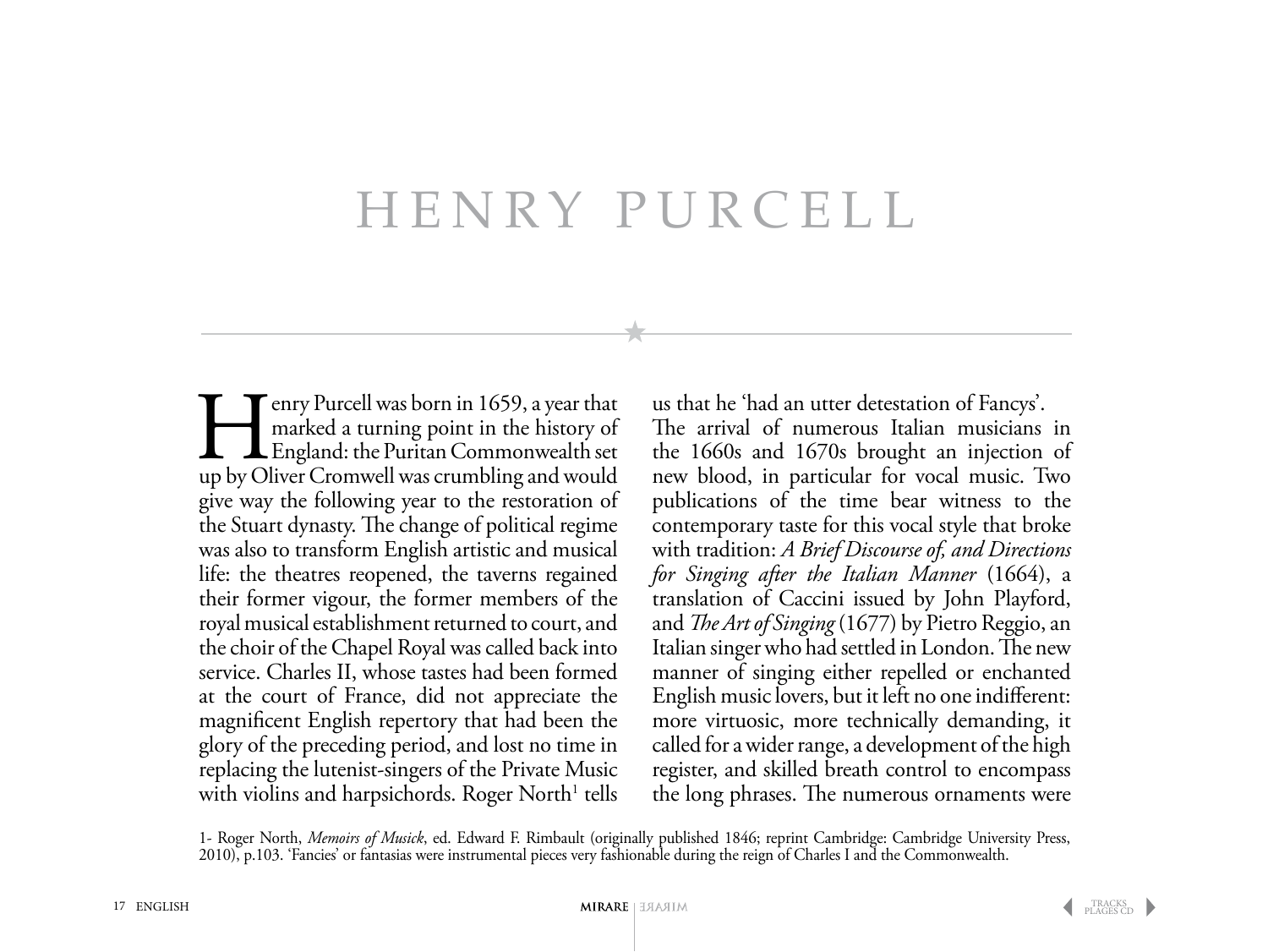written out in full and were no longer left to the singer's discretion.

In this context of opening frontiers and renewal, Purcell's devotional songs for three male voices are shrouded in a degree of mystery. Probably composed between 1680 and 1688, they remained in manuscript form, and it is difficult to decide if they were written for a religious establishment or for private individuals. The Puritan regime of Cromwell had given considerable encouragement to domestic devotion, that is, religious practice in the home. Purcell is likely to have known the collections of psalms and motets published for these devotions, such as the *Choice Psalmes* (1648) of Henry and William Lawes or Playford's *Cantica Sacra* (1674), scored for a small number of singers<sup>2</sup> and a simple continuo line (playable on organ, harpsichord, theorbo, or string bass, whatever happened to be available). Purcell's devotional songs make considerable demands. They call for experienced singers, and one may therefore wonder if he did not in fact write them for professionals from court.

Purcell liked sombre, intense texts. He drew on the famous psalm paraphrases of John Patrick, author of *A Century of Select Psalms*, but also borrowed from other less well-known authors and poets, among them George Herbert, Thomas

Flatman, John Norris and George Sandys. One of his most striking settings is of Herbert's darkly magnificent *With sick and famish'd eyes*, a text that portrays the sufferings of a soul devoured by divine love and doubt. All these songs reflect a prevalent notion of the period that encouraged men and women to think of death every day in order to prepare themselves for it throughout their short lives. This was the essence of the *Vanitas*, the *memento mori*, that loomed so large in the seventeenth century. Purcell's own life was punctuated by bereavement<sup>3</sup> and he was himself to die aged just thirty-six, at the very height of his glory: might he have sensed that the final stanza of George Sandys's magnificent poem *O, I'm sick of life*4 would concern him all too soon? Other tragic events in his early environment, such as the Great Plague and Great Fire of London, as well as the numerous political, religious and social tensions of the reigns of Charles II and James II, must certainly have had a decisive influence on his world-view.

Purcell was very well acquainted with the repertory of earlier generations of English composers, and grounded his devotional songs in their skilled use of counterpoint, masterfully alternating vocal solos, duets and trios. He continued to

2- The five-voice pieces are often arranged for two voices.

<sup>3-</sup> Purcell's father died when he was five years old, and many of his colleagues and friends died young, as did his uncle who had brought him up. He also lost his first four children in infancy.

<sup>4- &#</sup>x27;O, since I have so short a time to live, / A little ease to these my torments give, / Before I go where all in silence mourn, / From whose dark shores no travellers return.'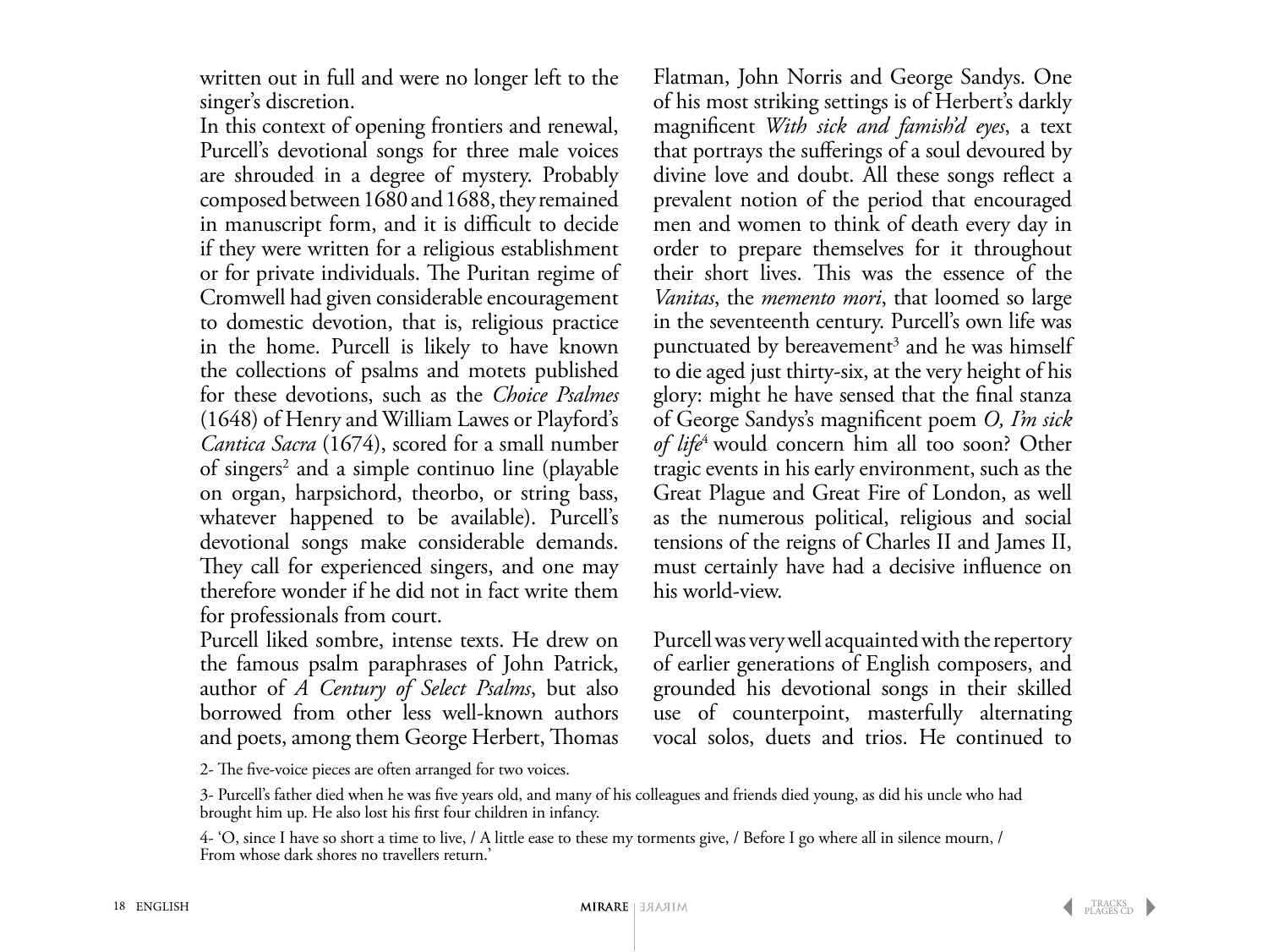develop the 'declamatory ayre', less esteemed by the new generation of composers. This type of free recitative, in which text takes primacy over melody, had been brought into favour by Nicholas Lanier and Henry Lawes. Purcell seems to have found in this musical form an ideal crucible in which to fashion the passages in recitative style of the devotional songs; but it is in his 'mad songs', whether secular or, as here, sacred (*How long, great God* and *With sick and famish'd eyes*), that he draws the most incredible effects from it, with the aid of powerful images and highly contrasted affects.

In conclusion we may quote this fine tribute from Henry Playford, which shows how well Purcell served the vocal art of his time: 'The Author's extraordinary Talent in all sorts of Musick is sufficiently known, but he was especially admir'd for the Vocal, having a peculiar Genius to express the energy of English Words, whereby he mov'd the Passions of all his Auditors.'5

The Moravian viol player **Gottfried** (or Godfrey) **Finger**, born in Olomouc (today in the Czech Republic) in the 1650s, belongs to the same generation as Purcell. Having moved to London in the 1680s, he worked as a musician in the Catholic Chapel Royal of James II. He published a substantial amount of instrumental and vocal music, including *Weep, all ye Muses*, an ode on the death of Purcell. Disappointed by what seemed to him the unfair result of a competition in which he came only fourth behind Weldon, Eccles and Daniel Purcell, he returned to the continent, where he was active at a number of prestigious courts (Vienna, Berlin, Breslau, Innsbruck, Mannheim). Finger did not publish his pieces for viol, unlike the rest of his music, and one may surmise that he kept them to himself for his personal pleasure. The level of difficulty of the pieces in question shows that he was unquestionably a consummate viol player. We have chosen from his large output two 'grounds', a form of which Purcell was also fond. As to the *Sonata Quarta*, with its mixture of Corellian and German traits, it reveals that Finger was as familiar as Purcell with the different European styles.

> **Florence Bolton** *Translation: Charles Johnston*

5- Preface to the posthumous edition of Purcell's songs, *Orpheus Britannicus* (1698).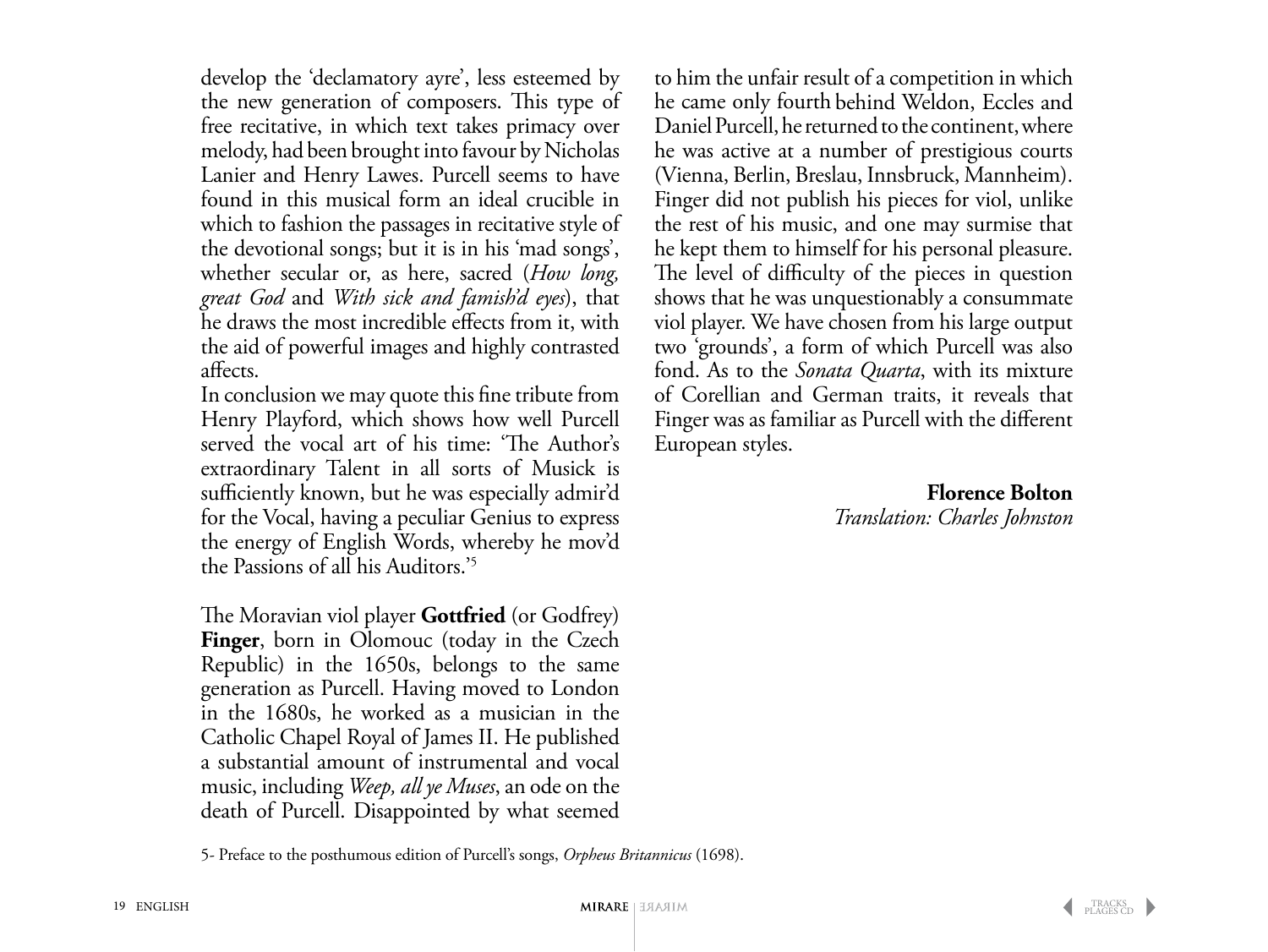### **La Rêveuse**

Founded by Benjamin Perrot and Florence Bolton, La Rêveuse is an ensemble of solo musicians which aims to bring back to life selected works of the seventeenth and eighteenth centuries, that effervescent age so rich in artistic experiments and inventions of all kinds. By favouring an approach founded on eloquence, mastery of colour, and a rich continuo sound, the musicians of La Rêveuse seek to convey to audiences the rhetorical, spiritual and poetic substance of these repertories.

La Rêveuse has attracted favourable attention with its concerts in France (notably at Les Concerts Parisiens, La Folle Journée de Nantes, Fontevraud Abbey, the Chambord, Lanvellec and Radio-France Montpellier festivals, the Scènes Nationales in Orléans, Blois and Quimper, and the TNP de Villeurbanne), and also appears abroad, in the United Kingdom, the Netherlands, Belgium, Switzerland, Japan, Egypt, the United States and Canada.

The ensemble's recordings (Locke/Purcell, K617, 2006; Purcell, Mirare, 2008; Buxtehude/ Reinken, Mirare, 2009; Élisabeth Jacquet de la Guerre, Mirare, 2010, Sébastien de Brossard, Mirare, 2011; Henry Lawes, Mirare, 2013; Telemann, Mirare 2015) have all been acclaimed by the French and international press.

La Rêveuse also works regularly with the world of the theatre, forging links between the artistic disciplines. In particular, it has taken part in a number of spectacles with Benjamin Lazar and Le Théâtre de l'Incrédule (*L'Autre Monde ou les États et Empires de la Lune* by Cyrano de Bergerac*, Les Caractères* by La Bruyère), Louise Moaty (*Les Mille et une nuits*, a dramatic adaptation of Antoine Galland's translation of *The Thousand and One Nights*), Catherine Hiegel and François Morel (*Le Bourgeois Gentilhomme*), and the visual artist and director Vincent Vergone with La Compagnie Praxinoscope (*Concerto Luminoso*, a magic lantern show).

In parallel with this, the ensemble has also developed a series of concert-lectures comparing the music and painting of the seventeenth and eighteenth centuries, in collaboration with Jean-Philippe Guye, professor of Arts and Civilisations at the Conservatoire National Supérieur de Musique de Lyon.

La Rêveuse receives support from the Ministère de la Culture (DRAC Centre), the Région Centre, and the Ville d'Orléans. It is a member of FEVIS (Fédération des Ensembles Vocaux et Instrumentaux Spécialisés) and of the union Profedim.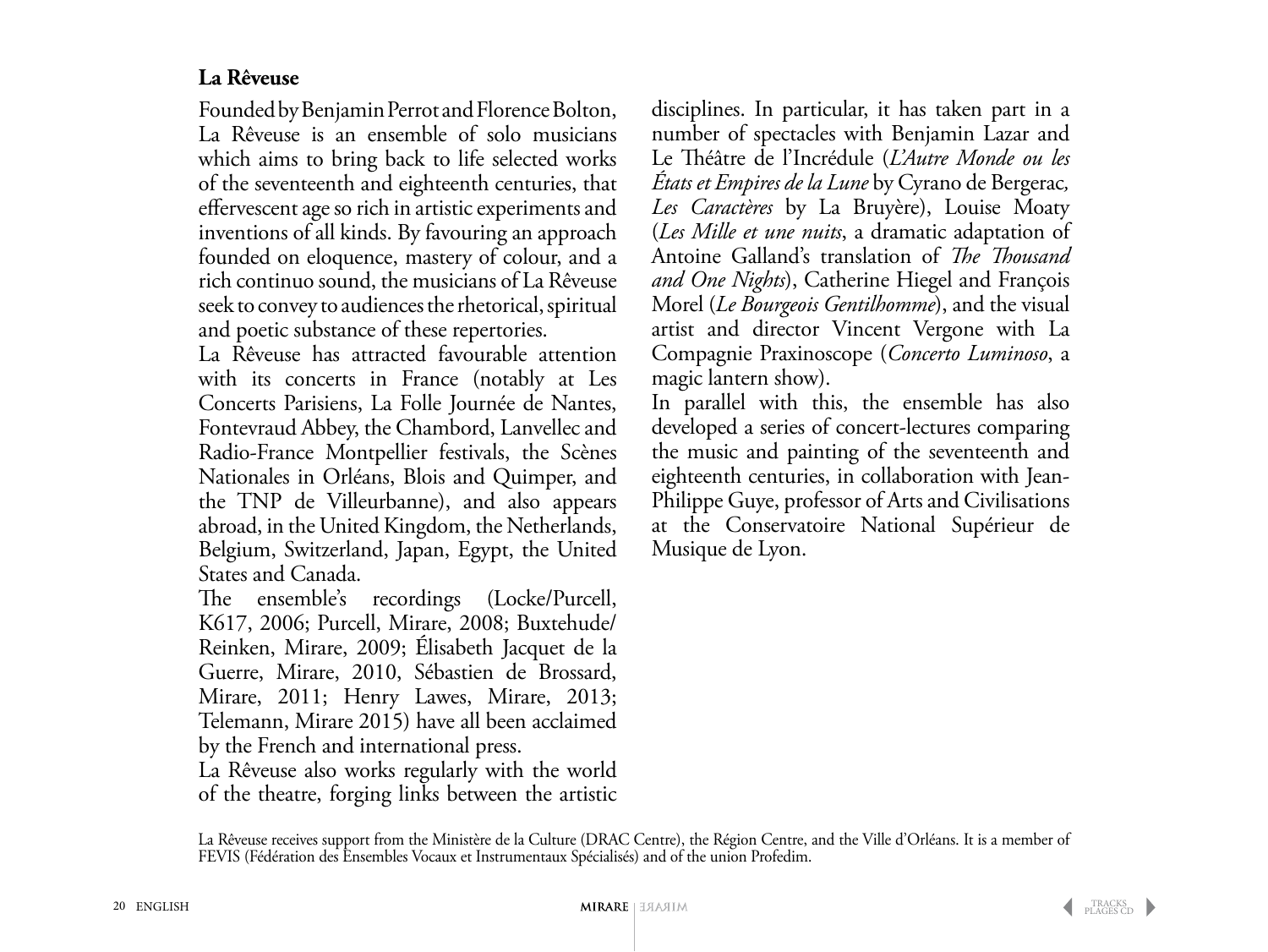# HENRY PURCELL

Europe Purcell wurde 1659 geboren,<br>
einem Jahr des Umbruchs in der<br>
englischen Geschichte: Das von<br>
Oliver Cromwell eingesetzte puritanische einem Jahr des Umbruchs in der englischen Geschichte: Das von Oliver Cromwell eingesetzte puritanische "Commonwealth of England" war im Niedergang begriffen und wurde im Jahr darauf von der Stuart-Restauration abgelöst. Dieser Wechsel in der politischen Ordnung hatte auch Auswirkungen auf Kunst und Musik in England: Die Theater öffneten wieder, auch die Wirtshäuser fanden zurück zu ihrer alten Betriebsamkeit, die Musiker des Hoforchesters kehrten an ihre alte Wirkungsstätte zurück, der Chor der "Chapel Royal" nahm seine Arbeit wieder auf. Dem am französischen Hofe erzogenen König Karl II. behagte das großartige englische Musikrepertoire, das den Ruhm

der vorangegangenen Zeit begründet hatte, nicht; statt der Sänger und Lautenspieler der königlichen "Private Music" wurden dort nun Geiger und Cembalisten eingesetzt. "Er hegte eine ausgesprochene Abscheu vor Fantasien", wie Roger North dazu bemerkte<sup>1</sup>.

Die Ankunft etlicher italienischer Musiker um 1660/1670 herum brachte frischen Wind in das Musikschaffen, insbesondere im Bereich der Vokalmusik. Zwei damals erschienene Schriften legen Zeugnis ab von der Begeisterung für diesen Stil, der einen Bruch mit der Tradition darstellte. Da war zum einen die unter dem Titel , A Brief Discourse of, and Directions for Singing after the Italian Manner" 1664 von Playford veröffentlichte englische Übersetzung

1- "[He] had an utter detestation of Fancys" (Roger North, *Memoirs of Musick*, Hrsg. Edward F. Rimbault, London 1846, S. 103). Die "Fantasien" sind hier Instrumentalstücke, die zur Zeit Karls I. sowie des Commonwealth of England sehr beliebt waren.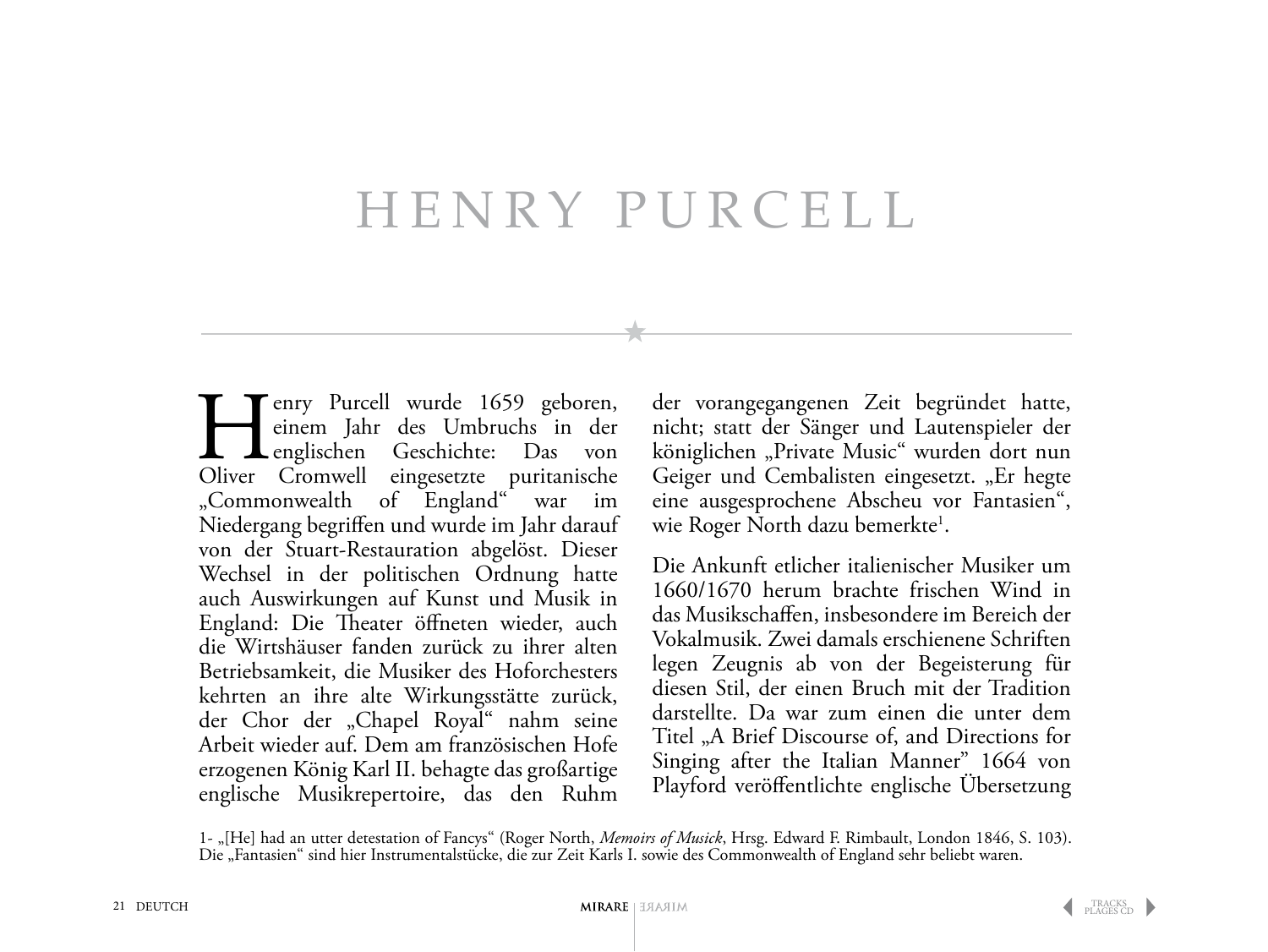eines Traktates von Giulio Caccini sowie die Abhandlung "The Art of Singing"  $(1677)$ von Pietro Reggio, einem damals in London lebenden italienischen Sänger. Dieser neue Gesangsstil missfiel oder behagte den englischen Musikliebhabern, aber er ließ jedenfalls nicht gleichgültig, denn er war virtuoser und verbunden mit höheren technischen Anforderungen an den Sänger wie etwa einem erweiterten Tonumfang, der Entwicklung der hohen Lage sowie einer verbesserten Atemtechnik für das Singen ausgedehnter Phrasen. Die zahlreichen Verzierungen wurden notiert und nicht mehr nur dem Gutdünken des Sängers überlassen.

Verglichen mit dieser Atmosphäre der Öffnung nach außen und des Neubeginns haftet Purcells dreistimmigen "devotional songs" immer noch etwas Geheimnisumwobenes an. Diese Andachtslieder sind wohl zwischen 1680 und 1688 entstanden; sie liegen nur als Handschriften vor. Es ist bis heute nicht gesichert, ob sie für eine kirchliche Einrichtung oder für Privatleute komponiert wurden. Unter Cromwells Puritanismus wurde die häusliche Andacht stark favorisiert, also die Verlagerung der religiösen Praxis in die Privatsphäre. Purcell kannte wahrscheinlich die Sammlungen mit Psalmen oder Motetten, die speziell für diesen Gebrauch veröffentlicht wurden, wie etwa die "Choice Psalmes" (1648) von Henry und William Lawes oder Playfords "Cantica Sacra" (1674) für eine geringe Anzahl Sänger2 und einfaches Continuo (je nach dem zur Verfügung stehenden Instrumentarium etwa Orgel, Cembalo, Theorbe und ein Bass-Streichinstrument). Purcells "devotional songs" sind anspruchsvoll. Sie richten sich an geübte Sänger und daher ist die Frage zulässig, ob Purcell sie nicht eher für die am Hofe wirkenden Berufssänger geschaffen hat.

Henry Purcell mochte düstere und gefühlsintensive Texte. Er vertonte u. a. Auszüge aus den berühmten Psalmparaphrasen von John Patrick, dem Verfasser von "A Century of Select Psalms", aber verwendete auch Texte anderer, weniger bekannter Autoren und Dichter, wie etwa George Herbert, Thomas Flatman, John Norris sowie George Sandys. Von George Herbert ist vor allem das wunderbar düstere "With sick and famish'd eyes" hervorzuheben, ein Klagelied über das Leiden einer zweifelnden, von der Liebe zu Gott verzehrten Seele. All diese Texte sind der Spiegel einer zu dieser Zeit sehr verbreiteten Vorstellung, wonach der Mensch täglich des Todes eingedenk sein und sich im Verlaufe seines kurzen Lebens darauf vorbereiten sollte. Also die Essenz dessen, was auch mit "Vanitas" (lat. Nichtigkeit, Vergänglichkeit alles Irdischen. Anm. d. Ü.) und "Memento mori" (*lat*. Bedenke, dass du

2- Die fünfstimmigen Stücke sind oft für zwei Stimmen eingerichtet.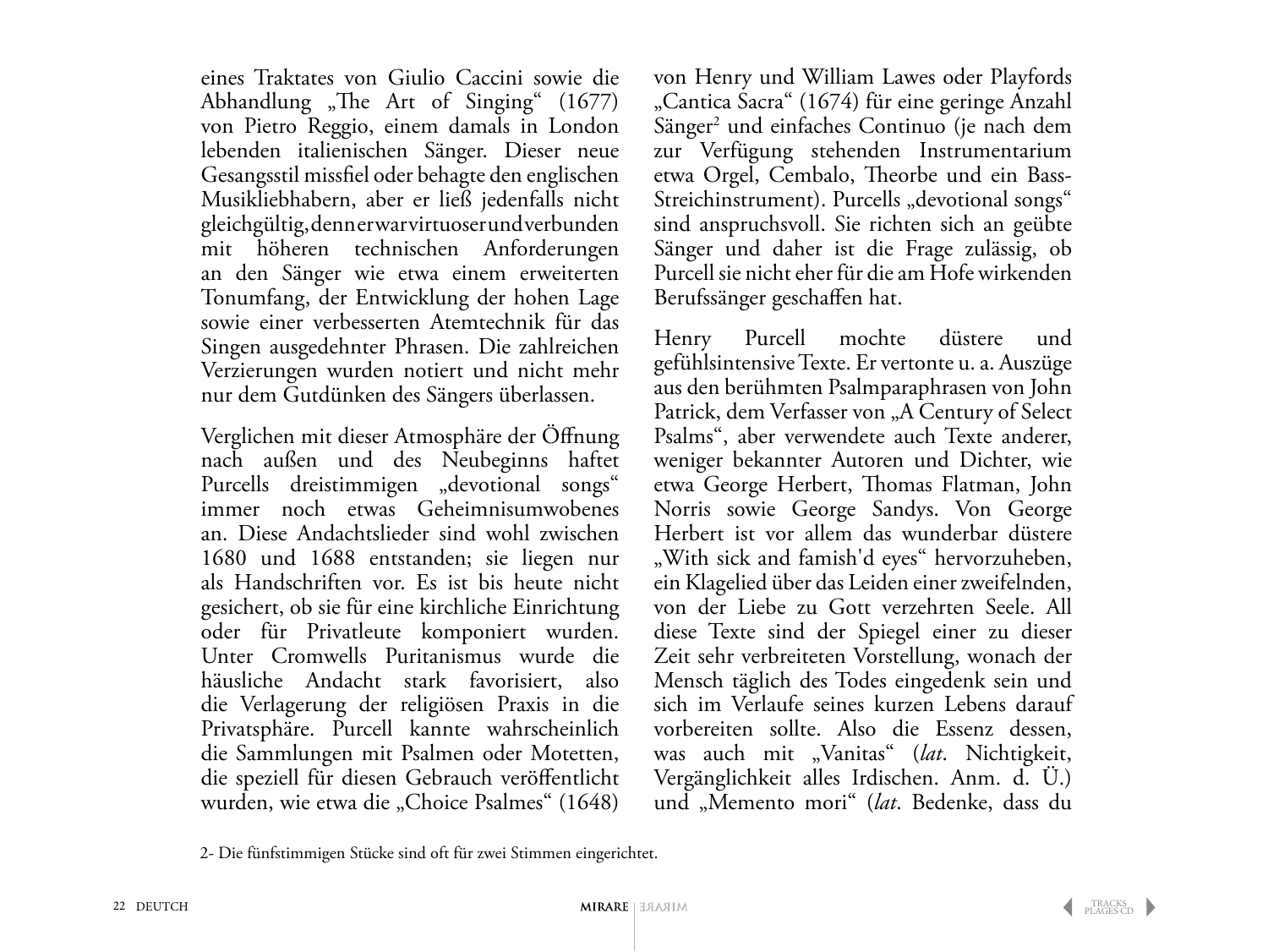sterben musst. Anm. d. Ü.) bezeichnet wird, zweier das 17. Jahrhundert beherrschender Grundmotive. Fühlte Purcell, dessen Leben von zahlreichen Todesfällen<sup>3</sup> überschattet wurde und der selbst mit nur sechsunddreißig Jahren verstarb, dass die letzte Strophe des ergreifenden Gedichtes "O, I'm sick of life"<sup>4</sup> von George Sandys ihn bald selbst betreffen könnte? Andere tragische Ereignisse, die sich in London in Purcells Jugendzeit ereigneten, wie etwa die Große Pest, der Große Brand von London oder auch die zahlreichen politischen, religiösen und sozialen Spannungen unter der Herrschaft von Karl I. und Jakob II. hatten gewiss ebenfalls maßgeblichen Einfluss auf seine Sicht der Welt.

Purcell, der das englische Musikrepertoire früherer Zeiten sehr gut kannte, ließ sich von der Kunst des Kontrapunktes seiner Vorgänger in seinen "devotional songs" inspirieren, in denen er meisterhaft zwischen Gesangs-Soli, -Duetten und -Trios hin- und herwechselt. Er entwickelte das "declamatory ayre" weiter, das von der neuen Komponistengeneration weniger geschätzt wurde. Diese einem freien Rezitativ ähnlichen Weisen, bei denen der Text wichtiger ist als die Melodie, waren durch Nicholas Lanier und Henry Lawes in Mode gekommen.

Purcell scheint in dieser Musikform das für ihn passende Gefüge gefunden zu haben, in dem er den rezitativischen Passagen der "devotional songs" Gestalt verleihen konnte, aber gerade in seinen "mad songs", seien sie nun weltlich oder geistlich wie hier ("How long, great God" und "With sick and famish'd eyes"), erzielt er damit schier unglaubliche Effekte, mittels dramatischer Bilder und stark kontrastierender Affekte.

Lassen wir hier zum Schluss Henry Playford<sup>5</sup> sprechen, der auf sehr schöne Weise aufzeigt, wie meisterlich dieser herausragende Komponist der Gesangskunst seiner Zeit gedient hat: "The Author's extraordinary Talent in all sorts of Musick is sufficiently known, but he was especially admir'd for the Vocal, having a peculiar Genius to express the energy of English Words, whereby he mov'd the Passions of all his Auditors." (Das außerordentliche Talent des Urhebers für jegliche Art von Musik ist hinlänglich bekannt, doch wurde er besonders für seine Vokalmusik bewundert, da er eine ganz besondere Begabung dafür hatte, die Kraft der englischen Worte auszudrücken, womit er die Leidenschaften all seiner Zuhörer erregte.)

<sup>3-</sup> Purcell war mit fünf Jahren schon Halbwaise nach dem Tod seines Vaters; noch in jungen Jahren verlor er auch Kollegen und Freunde sowie seinen Onkel, bei dem er aufgewachsen war. Purcells vier erstgeborene Kinder verstarben ebenfalls im Kleinkindalter.

<sup>4- &</sup>quot; O, since I have so short a time to live, / A little ease to these my torments give, / Before I go where all in silence mourn, / From whose dark shores no travellers return."

<sup>5-</sup> Vorwort zu der posthumen Ausgabe von Purcells Liedern, "Orpheus Britannicus" (1698).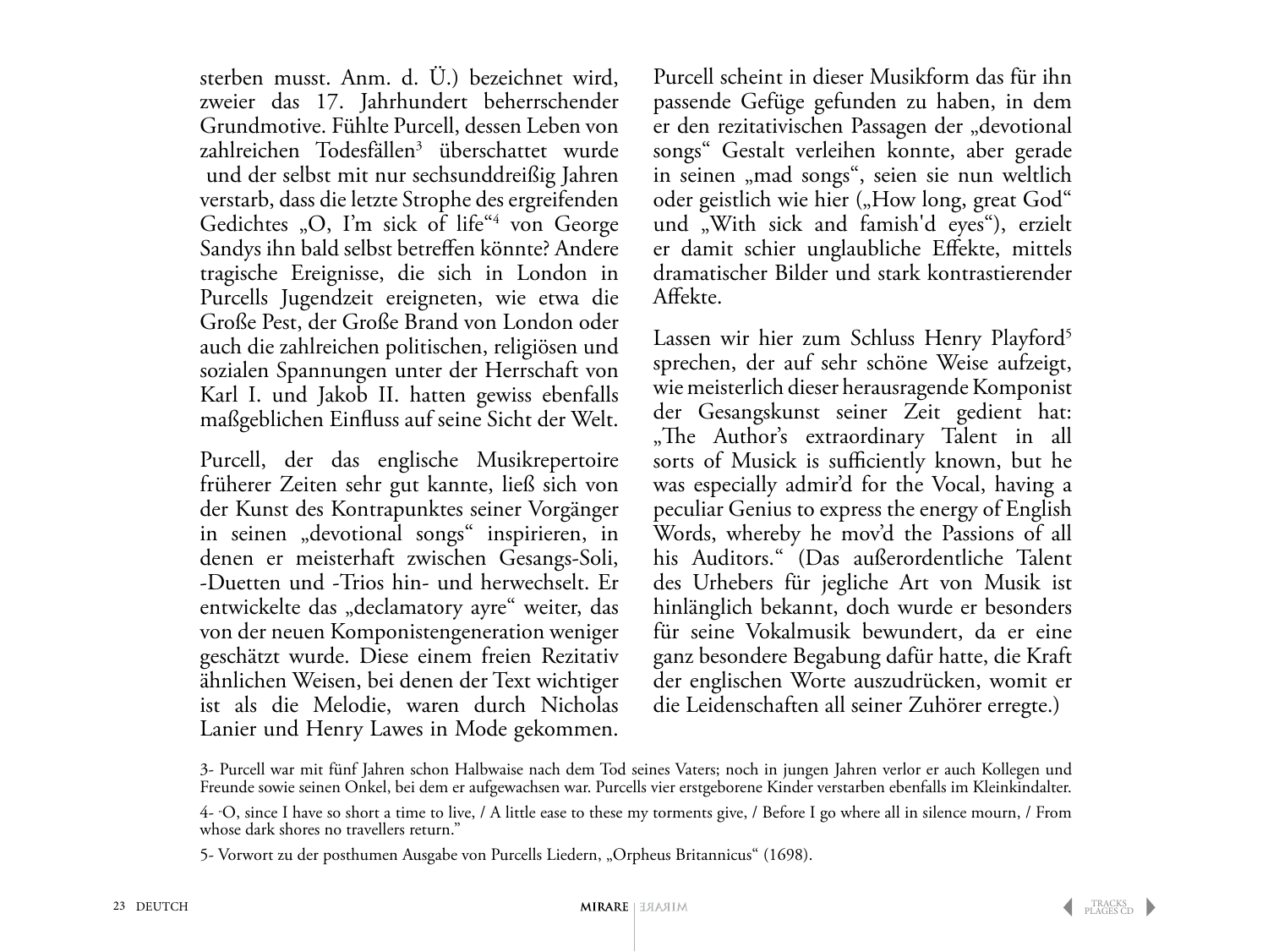Der um 1650 in Olmütz (heute zur Tschechischen Republik gehörend) geborene mährische Gambist **Gottfried** (auch Godfrey) **Finger** gehört derselben Komponistengeneration wie Purcell an. Er lebte seit 1685 in London und wirkte dort als Musiker an der Katholischen Hofkapelle König Jakobs II. Finger veröffentlichte eine große Anzahl von Instrumental- und Vokalwerken, darunter "Weep, all ye Muses", eine Ode auf Purcells Ableben. Nachdem er bei einem offenbar ungerecht verlaufenen musikalischen Wettstreit nur den vierten Platz belegte, hinter Weldon, Eccles und Daniel Purcell, kehrte er enttäuscht auf das europäische Festland zurück; dort wirkte er an verschiedenen renommierten Hofkapellen (so in Wien, Berlin, Breslau, Innsbruck und Mannheim). Im Gegensatz zu seinen anderen Werken hat Finger seine Kompositionen für Bassgambe niemals veröffentlicht, dies lässt vermuten, dass er sie für sich zu seinem Privatvergnügen behalten wollte. Der Schwierigkeitsgrad dieser Stücke belegt ganz eindeutig, dass Finger ein hervorragender Gambist war. Wir haben hier aus seinem reichen Schaffen zwei "Grounds" ausgesucht, eine auch von Purcell sehr geschätzte musikalische Form. Bei der "Sonata Quarta" beweisen ab und zu an Corelli erinnernde, dann wieder eher deutsche Züge, dass Finger ebenso gut wie Purcell mit den unterschiedlichen europäischen Musikstilen vertraut war.

> **Florence Bolton** *Übersetzung: Hilla Maria Heintz*

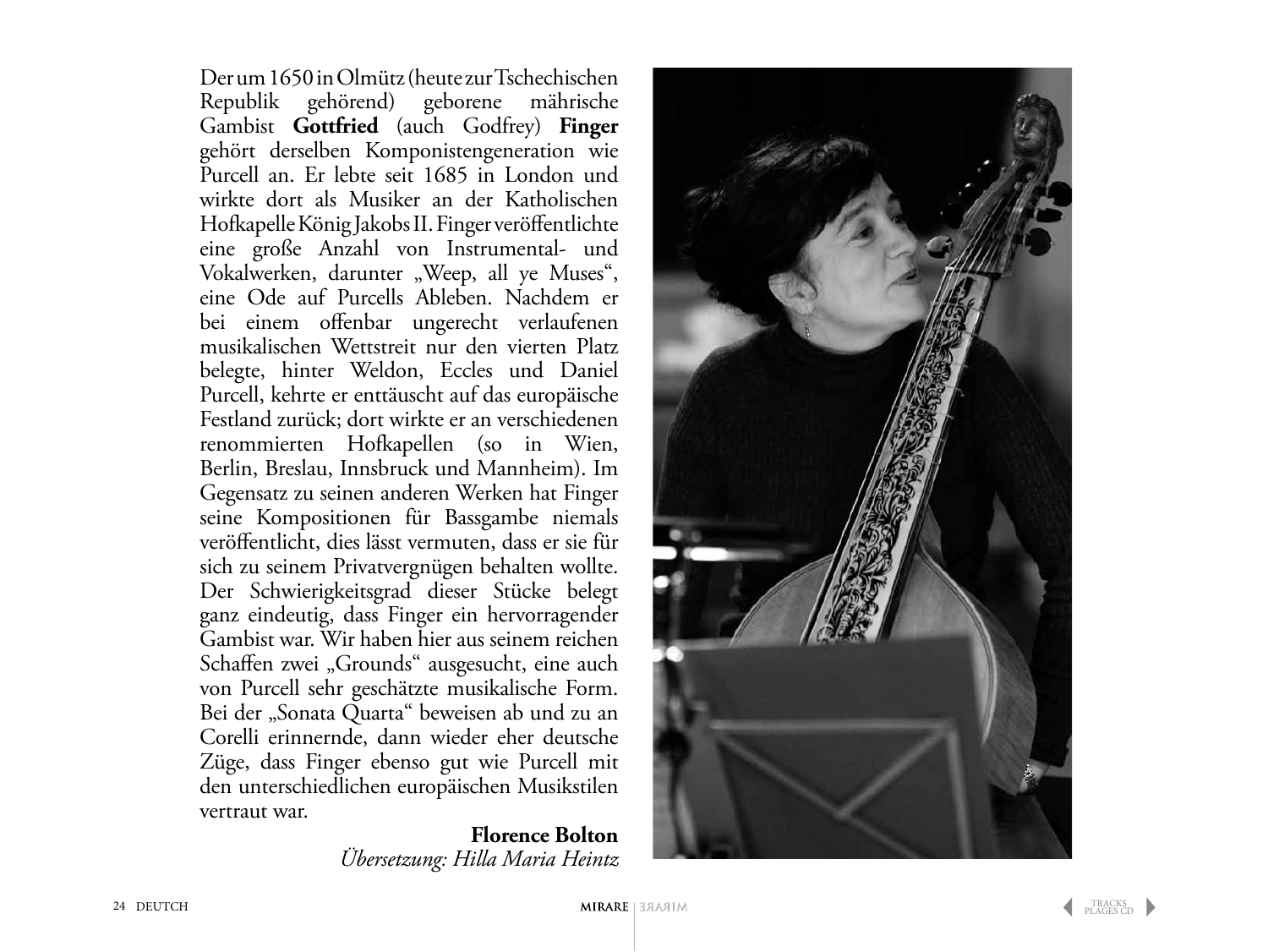### **La Rêveuse**

Das Solistenensemble La Rêveuse wurde von Benjamin Perrot und Florence Bolton gegründet zur Wiederbelebung der Instrumental- und Vokalmusik des 17. und 18. Jahrhunderts, einer Zeit überbordender künstlerischer Ideen und musikalischer Experimente aller Art. Durch die Fokussierung auf musikalische Eloquenz, Beherrschung der Klangfarben sowie Vielfalt des Basso continuo versuchen die Musiker von La Rêveuse, dem Hörer die poetische, rhetorische und spirituelle Substanz dieser Repertoires zu vermitteln.

La Rêveuse trat bisher sehr erfolgreich sowohl in Frankreich bei zahlreichen Konzerten in Erscheinung (so u. a. bei Les Concerts Parisiens, der Folle Journée de Nantes, in der Abtei Fontevraud, beim Festival Baroque in Pontoise, den Festivals Chambord, Lanvellec und Radio-France Montpellier, bei den Scènes Nationales Orléans, Blois, Quimper sowie dem TNP Villeurbanne) als auch im Ausland (so in Großbritannien, den Niederlanden, Belgien, der Schweiz, in Japan, Ägypten, den USA und Kanada).

Die Einspielungen des Ensembles (Locke/Purcell, K 617 2006; Purcell, Mirare 2008, Buxtehude/ Reinken, Mirare 2009; Elisabeth Jacquet de la Guerre, Mirare 2010; Sébastien de Brossard, Mirare 2011; Henry Lawes, Mirare 2013, Telemann, Mirare 2015) wurden einhellig von der französischen und internationalen Kritik gerühmt.

La Rêveuse arbeitet regelmäßig mit Theaterschaffenden zusammen und stellt auf diese Weise Querverbindungen zwischen den künstlerischen Disziplinen her. Zu diesen Kooperationen gehören u.a. die Produktion "L'Autre Monde ou les Estats & Empires de la Lune" (Die Reise zu den Mondstaaten und Sonnenreichen) nach Savinien Cyrano de Bergerac sowie "Les Caractères" von La Bruyère, jeweils mit dem Regisseur Benjamin Lazar und dem Théâtre de l'Incrédule, dann "Les Mille et une nuits", eine Bühnenadaptation der Übersetzung von "Tausendundeiner Nacht" durch Antoine Galland, mit der Regisseurin Louise Moaty, weiterhin "Le Bourgeois Gentilhomme", mit Catherine Hiegel und François Morel sowie "Concerto Luminoso", eine Theateraufführung rund um die "Laterna magica", mit dem bildenden Künstler und Regisseur Vincent Vergone und der Compagnie Praxinoscope.

La Rêveuse ist zudem ebenfalls beteiligt an der Entwicklung einer Reihe von Vortragskonzerten zusammen mit Jean-Philippe Guye, Kunsthistoriker und Professor am CNSM Lyon, bei denen bildende Kunst und Musik des 17. und 18. Jahrhunderts einander gegenübergestellt werden.

La Rêveuse wird unterstützt von dem französischen Kulturministerium (DRAC Centre), der Région Centre sowie der Stadt Orléans. Das Ensemble ist Mitglied der FEVIS (Fédération des Ensembles Vocaux et Instrumentaux Spécialisés) sowie der unabhängigen französischen Künstlergewerkschaft Profedim.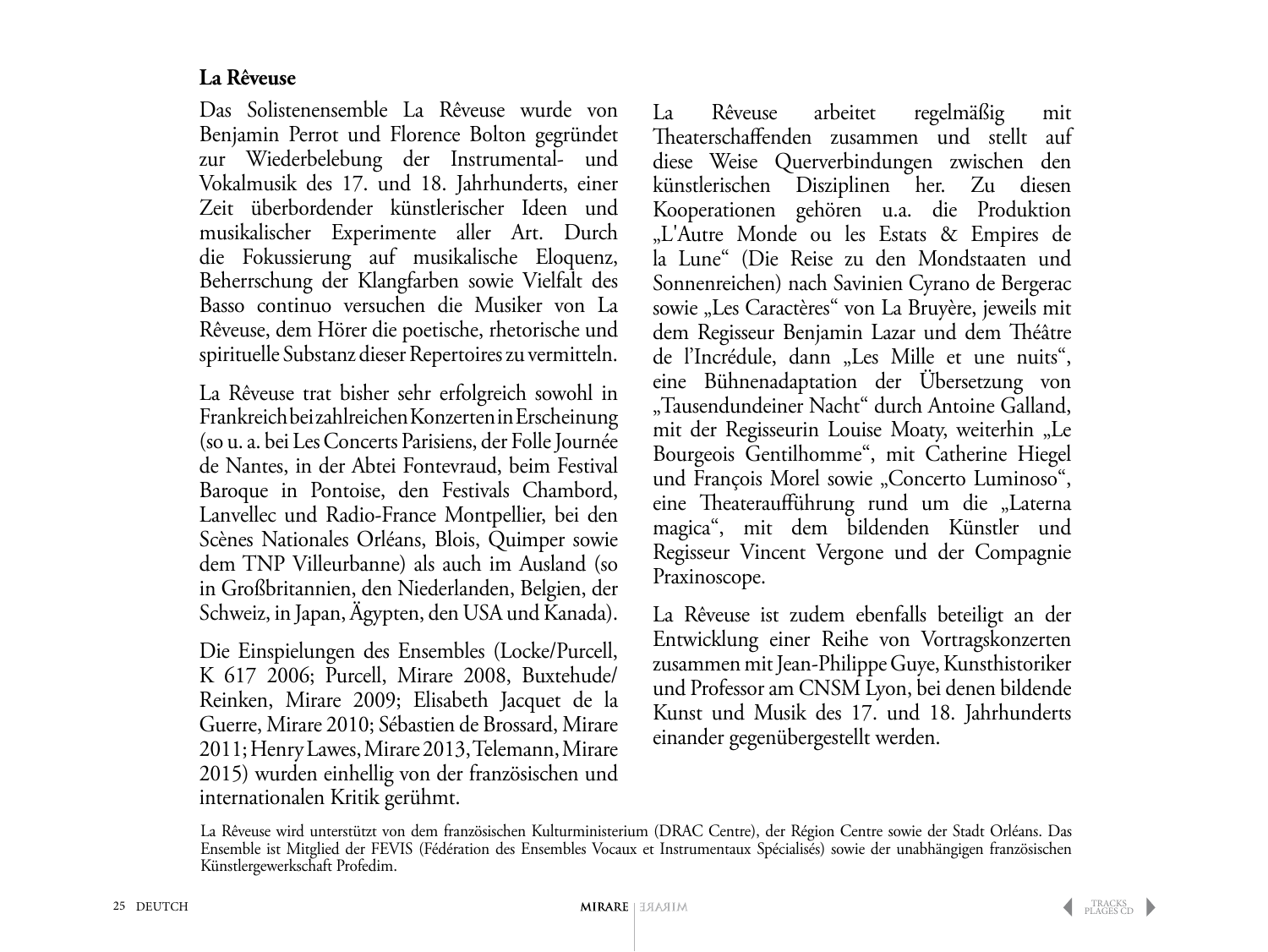### **Les instruments**

**Pierre Gallon** Orgue positif Etienne Debaisieux 2005 Clavecin franco-allemand Philippe Humeau 2005

### **Florence Bolton**

Basse de viole 7 cordes François Bodart 2010 d'après Barak Norman Archet Craig Ryder

**Benjamin Perrot** Théorbe Maurice Ottiger 2005 d'après Matteo Sellas

### **Cet enregistrement a été réalisé au diapason A = 406 Hz**

### **La Rêveuse tient à remercier :**

Baudouin Abraham, adjoint à la culture de la Ville d'Amilly Gérard Dupaty, maire de la Ville d'Amilly les équipes de la Ville d'Amilly Bertrand Coté, & tous les contributeurs nous ayant soutenus sur la plateforme de crowdfunding Ulule & Geneviève Thène Anne-Marie Jolly François-Xavier et Cécile Coq

### **À Ralph & Ariane Saint Clair Sproul Bolton**

Enregistrement réalisé à l'église d'Amilly (Loiret) en novembre 2014 / Prise de son et direction artistique : Hugues Deschaux / Coach langue anglaise : Sophie Decaudaveine / Montage numérique : Hugues Deschaux, Florence Bolton & Benjamin Perrot / Administration et suivi de production La Rêveuse : Marion Paquier / Accord des claviers : Thomas de Grunne / Photos : Nathaniel Baruch / Tableau (couverture) : Pierre-Yves Russo / Conception et suivi artistique : René Martin, François-René Martin et Christian Meyrignac / Design : Jean-Michel Bouchet - LM Portfolio / Réalisation digipack : saga illico / Fabriqué par Sony DADC Austria /  $\circledR \& \circledR$  2015 MIRARE, MIR 283

### **www.mirare.fr**